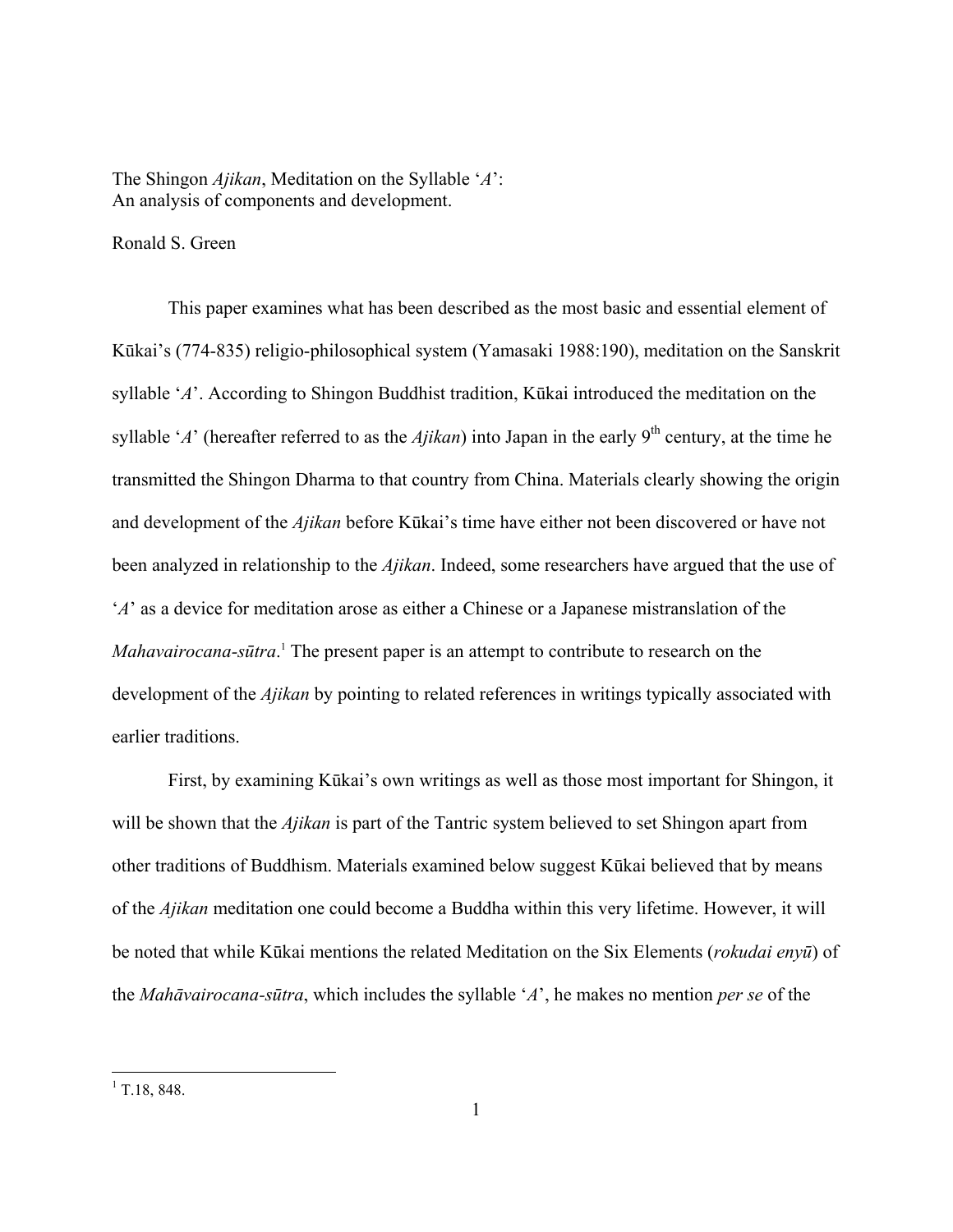*Ajikan*. Nevertheless, in a number of his writings, Kūkai refers to various combinations of components that make up the *Ajikan* practice.

This paper proceeds towards its goal by examining the constitute components or principal images (*honson*, 本尊) of the *Ajikan*. Specifically, the *Ajikan* involves concentration on a drawing.[2](#page-1-0) This drawing depicts the Sanskrit syllable '*A*' written in an Indian script (Siddham). The '*A*' character is positioned within a moon disk and the moon disk sits upon a lotus flower base. By examining writings containing references to these components, this paper suggests scholars may locate the *Ajikan* firmly within traditions of Indian Buddhist Tantric practice as well as Indian non-Buddhist philosophical systems.

# 1. The Syllable '*A*' in Kūkai's Writings.

 $\overline{a}$ 

Kūkai's masterpiece, the *The Mysterious Maala of Ten Stages of Mind* (秘密曼荼羅十 住心論, *Himitsu mandara jūjūshinron*, hereafter, *Ten Stages of Mind*) [3](#page-1-1) sets out to describe a great range of human behavior, from those driven by basic desires to that leading to the revelation of one's innate pure consciousness or Buddha-mind (Sanskrit, *bodhicitta*, J. *bodaishin,*  菩提心). This revelation is typically represented in Kūkai's writings and other Shingon doctrine as the practitioner's integration with a harmony-interpenetrating body, that is, union with the deity Dharmakāya Mahāvairocana. Accordingly, this ultimate stage of human consciousness is connected with the experience of "absolute truth" (*paramārtha*), achievable through Shingon

<span id="page-1-1"></span><span id="page-1-0"></span><sup>2</sup> This paper focuses on the elements of the *Ajikan*. For a description of the procedure of *Ajikan* practice, see Richard K. Payne, "The Shingon Ajikan: diagrammatic analysis of ritual syntax," *Religion* v. 29, n. 3, July 1999 and Richard K Payne, "Ajikan: ritual and meditation in the Shingon tradition" in *Re-visioning Kamakura Buddhism*, Richard K. Payne (ed). Honolulu: University of Hawaii Press. <sup>3</sup> *T*. 77, 2425.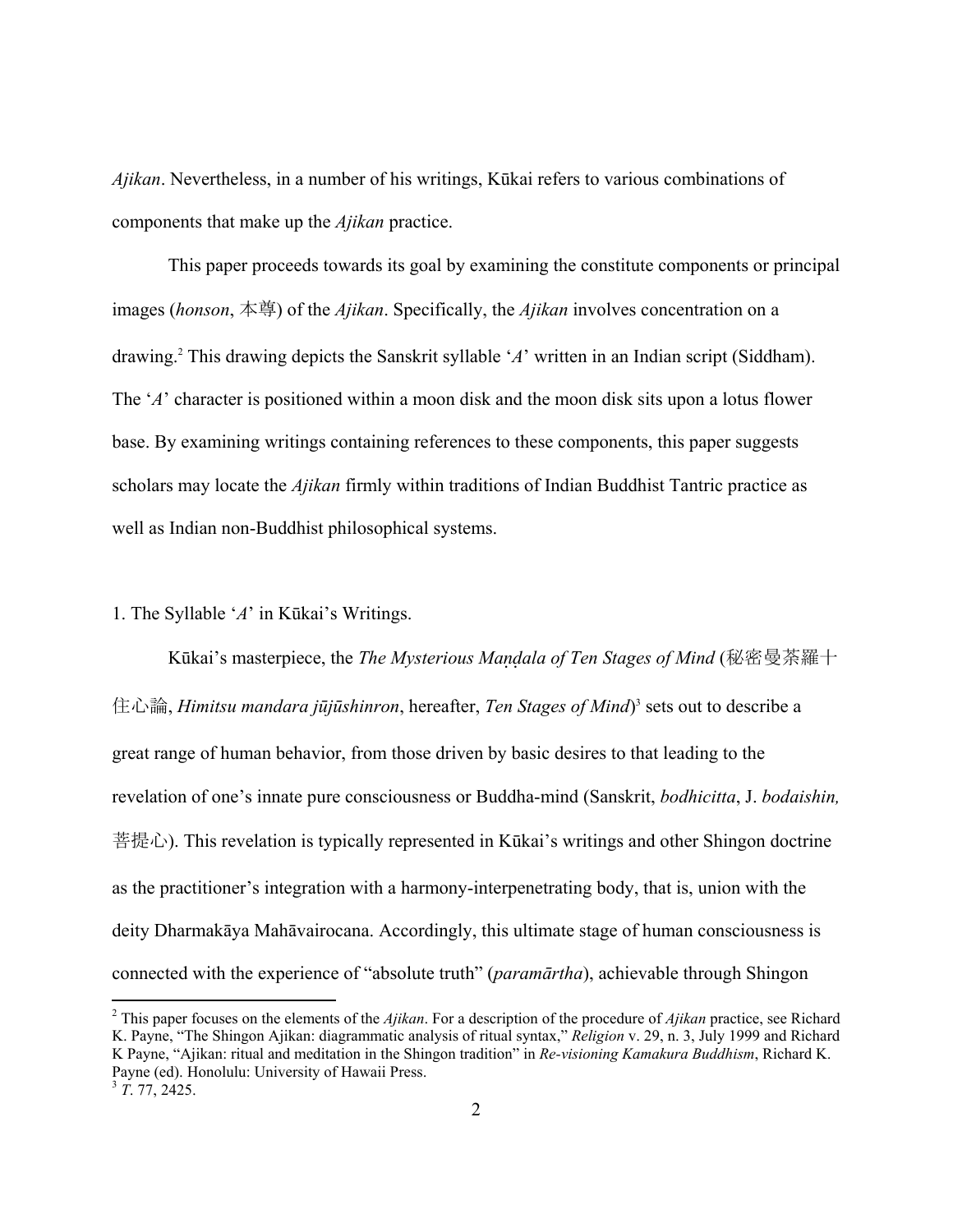concentration exercises. Specifically, in the *Jeweled Key to the Mysterious Storehouse* (秘蔵宝

鈴, *Hizō hōyaku*) [4](#page-2-0) , an abbreviated version of the *Ten Stages of Mind*, Kūkai names the meditation

on the syllable '*A*' in this context. Quoting from the *Bodhicitta-śāstra*, [5](#page-2-1) Kūkai writes:

Those who understand the meanings of the letter A are to meditate on it resolutely; they should meditate on the perfect, luminous, and Pure Consciousness. Those who have had a glimpse of it are called those who have perceived the absolute truth (*paramārtha*). Those who perceive it all the time enter the first stage of Bodhisattvahood. If they gradually increase their competence in this meditation, they will finally be able to magnify it [the moon] until its circumference encompasses the entire universe and its magnitude becomes as inclusive as space. Being able freely to magnify or to reduce it, they will surely come to be in possession of the all-inclusive wisdom.

The student of the yoga should devote himself to the mastery of the Three Mysteries and the Five Series of Meditation. The Three Mysteries are: the mystery of body – to make mudrās and to invoke the presence of the sacred object of meditation; the mystery of speech – to recite the mantras in secret, pronouncing them distinctly without making the slightest error; the mystery of mind – to be absorbed in yoga, keeping one's mind in a wholesome state like that of the bright, pure and full moon, and to meditate on the enlightened Mind. (Hakada 220).

Kūkai said his ten stages of consciousness were based on a passage from the

*Mahāvairocana-sūtra* that states: "…[you have asked] what enlightenment is. It is to know your

own state of mind as it really is" (Kiyota 1982:59). Accordingly, the process of rising from the

lower stages to the higher is essentially that of awakening *bodhicitta*, spoken of in connection

with the '*A*' syllable and other syllables in the *Bodhicitta-śāstra* and to a lesser extent in the

*Mahāvairocana-sūtra*. In the *Ten Stages of Mind*, Kūkai quotes the *Mahāvairocana-sūtra* saying,

"Why is this the mantra teaching? Because the principle of the letter *A* is that all natures

(*dharmas*) are fundamentally unborn…" (Todaro 92). The passage goes on to explain the

 $\overline{a}$ 

<span id="page-2-1"></span><span id="page-2-0"></span><sup>4</sup> *<sup>T</sup>*. 77, 2426. 5 *<sup>T</sup>*. 32, 1665.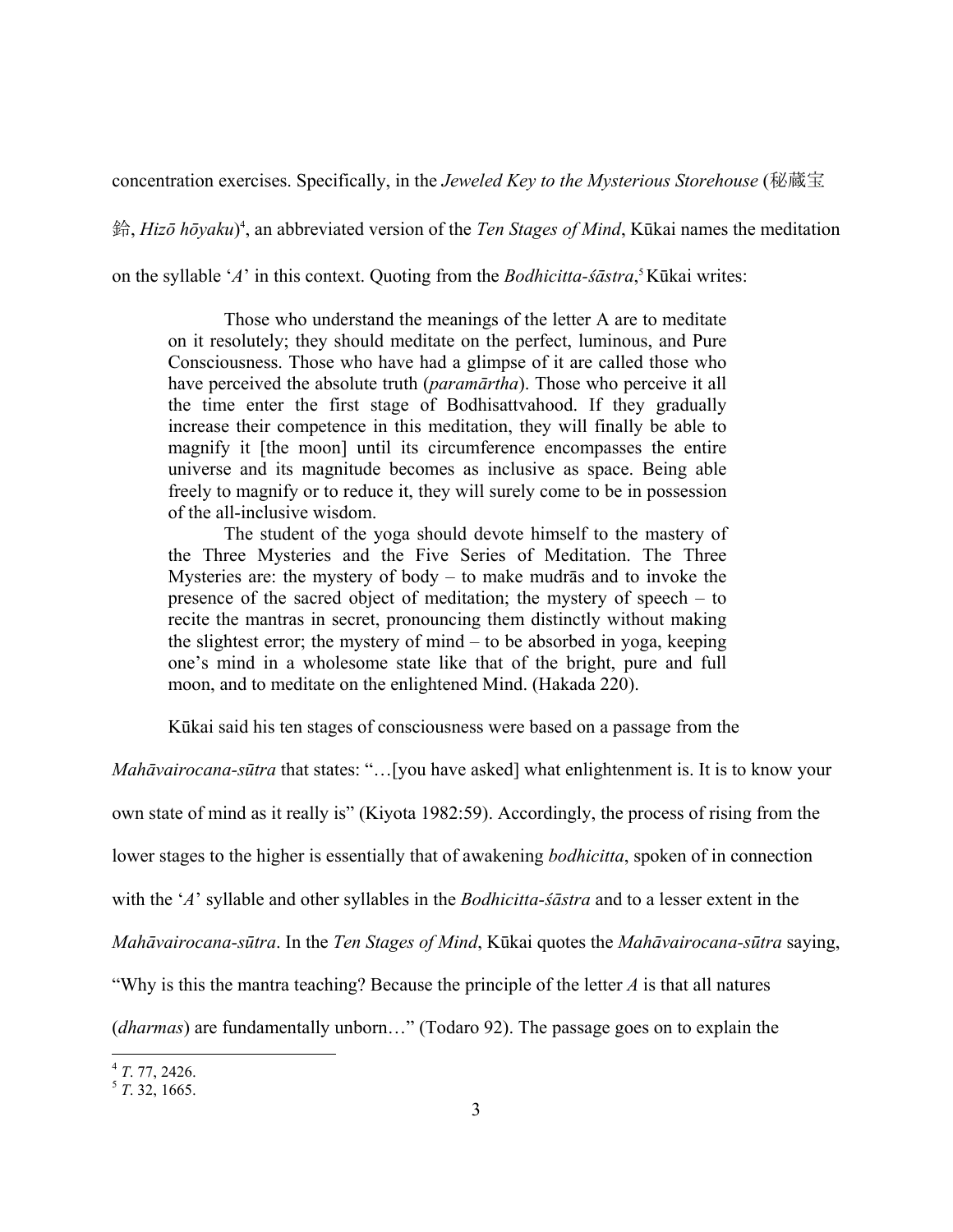principle of numerous other Sanskrit syllables of which '*A*' is among. Following the quote, however, Kūkai returns to the 'A' syllable. He writes, "Again, the five types of letter A<sup>6</sup> are the mind of the highest enlightenment. That is, based on these letters sounds issue forth and Buddhism is taught, i.e., these are speakers and listeners. This is an affair of the Buddhas of the Law mandala body..." (Todaro 89). It is interesting to note that while this is all the *Ten Stages of Mind* has to say about the '*A*' syllable, Kūkai choose to expand upon the subject afterwards in the *Jeweled Key to the Mysterious Storehouse*. The latter was written in response to a request on the part of Emperor Junna (reigned 823-833) for clarification and a synopsis of the *Ten Stages of Mind*.

As primary written sources for his comments on observances of the '*A*' syllable, Kūkai also relied on two documents of great importance to Shingon doctrine, the *Bodhicitta-śāstra* and the *Commentary on the Mahāvairocana-sūtra*. [7](#page-3-1) Kūkai refers to these documents extensively in the *Ten Stages of Mind* and many of his other writings. The *Bodhicitta-śāstra* states:

In the minds of all sentient beings there is an element of pure nature…It is likened to one of the sixteen phases of the moon – that in which the moon appears brightest…Therefore, a mantra practitioner should, by means of 'A' –syllable visualization, awaken the inherent brightness within his mind, causing a gradual cleansing and brightening, and a realization of the knowledge of the non-arising of phenomena. The 'A' –syllable has the meaning of the originally non-arisen nature of all dharmas (White 238-9).

 Kūkai indicates meditation on the syllable 'A' in connection with attainment of the tenth stage of consciousness (*jūjūshin*, 十住心) in which one realizes buddhahood (*jōbutsu*, 成仏). For

<u>.</u>

<span id="page-3-0"></span><sup>6</sup> Refers to *a, ā, a, a, ā* as elucidated in the *Mahāvairocana-sūtra* (Hakeda 220-1) 7 *<sup>T</sup>*. 39, 723.

<span id="page-3-1"></span>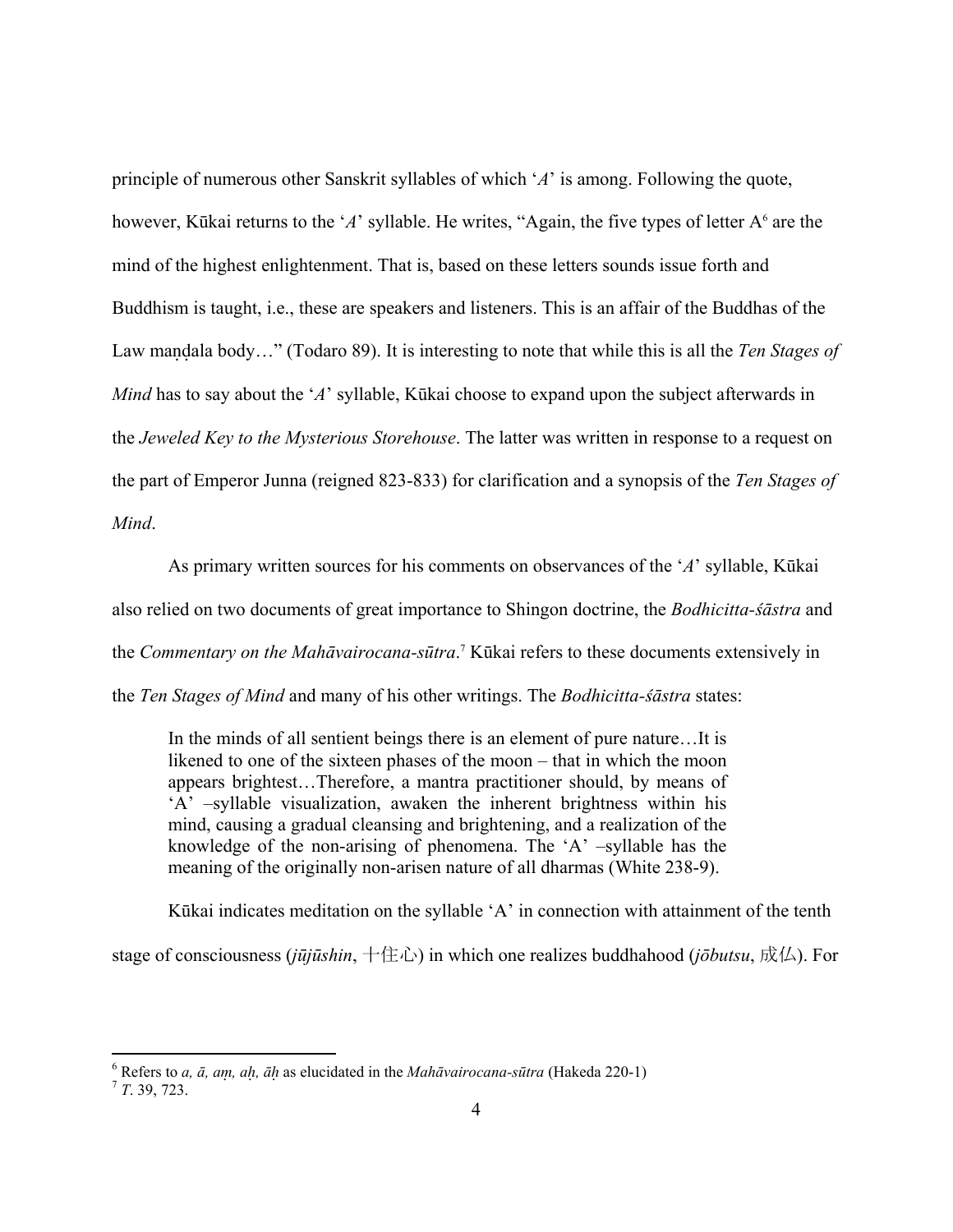this reason, it is alternatively named in Shingon "Pure *Bodhicitta* Concentration" (淨菩提心観) (*Mikkyō dijiten* 16).

 In light of the fact that the *Ajikan* became so important to Shingon, it is interesting to note that in his writings, Kūkai made no specific mention of it *per se*. In *Meaning of Attaining Enlightenment in this Life* (*Sokushin jōbutsu gi*)[,8](#page-4-0) Kūkai refers to the '*A*' syllable only in relationship to five other syllables mentioned in relationship to the '*A*' in the *Mahāvairocanasūtra*. These are '*A*,' '*Va*,' '*Ra*,' '*Ha*,' '*Kha*' and '*Hū*.' The significance of these syllables for Shingon will be taken up below. In his writing entitled *Meaning of Sound, Word, and Reality*   $(Sh\bar{o}ji\ jiss\bar{o}gi)$ ,<sup>9</sup> Kūkai uses the '*A*' syllable as an example, seemingly chosen casually from among many candidates.

Again, if we interpret "sound, word, and reality" on the basis of a syllable, we can make the following analysis. Take, for example, the first syllable of the Sanskrit alphabet *A*. When we open our mouth and simultaneously exhale, the sound *A* [**ə**] is produced. This is the sound. For what does the sound *A* stand? It denotes a name-word (*myōji*) of the Dharmakāya Buddha; namely, it is sound and word (Hakeda 239).

Likewise, in the *Meaning of the Word HŪM* (*Ungi gi*),<sup>10</sup> Kūkai writes of the '*A*' syllable in the midst of others. In that work, Kūkai creates two categories for interpreting these syllables, the Invariant Meanings and the Ultimate Meanings. In the category of Invariant Meanings he writes:

The graphic form of the word *Hūm* can be divided into four components. In the *Vajraśekhara* it is interpreted as consisting of four letters [*H A Ū*  $M$ <sup>11</sup> (Hakeda 246).

1

<span id="page-4-0"></span><sup>8</sup> *<sup>T</sup>*. 77, 2428. 9 *KZ* 1. 10 *KZ* 1. 11 *Ha, ū,* 

<span id="page-4-1"></span>

<span id="page-4-2"></span>

<span id="page-4-3"></span>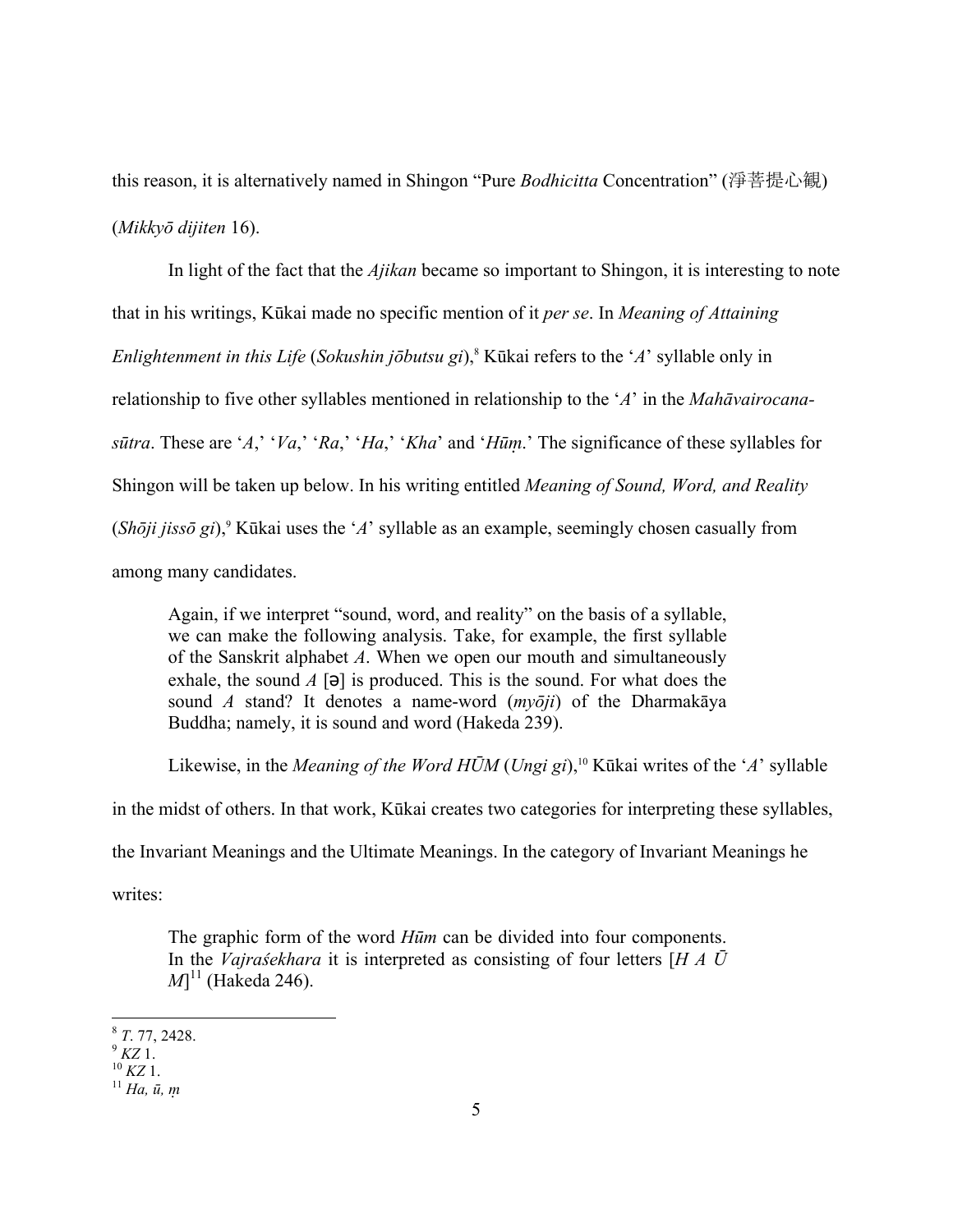Next, in the midst of describing each of these four letters, he writes,

The *A* [ə] is inherent in the letter *H*. The sound *A* is the mother of all letters; it is the essence of all sounds; and it stands for the fountainhead of all-inclusive Reality. 'The very act itself of opening the mouth in order to utter any sound is accompanied by the sound *A*; therefore, apart from the sound *A*, no sounds are possible. The sound *A* is the mother of all sounds.<sup> $12$ </sup> If we see the letter *A*, we know that all things are empty and nil [as isolated individual entities apart from the all-inclusive Reality]<sup>13</sup>. This is the invariant meaning of the letter *A* (Hakeda 246).

In the category of Ultimate Meanings, he writes:

Three ultimate meanings of the letter *A* can be identified: a) being, b) empty, and c) uncreated.

The letter *A* in the Sanskrit alphabet represents the first sound. If it is the first [in contrast to others], it is relative. We therefore define it as "[relative] being."

*A* also has the meaning of non-arising. If anything arises in dependence, it does not have its own independent nature. We therefore define it as "empty."

By "uncreated" is meant the Realm which is one and real, that is, the Middle Way [Absolute]. Nāgārjuna said: "Phenomena are empty, temporal, and also middle."  $14$  ...this single letter is the mantra of Mahāvairocana.

A sūtra states: "The letter *A* signifies 'the enlightened mind,' 'the gateway to all teachings,' 'nonduality,' 'the goal of all existences,' 'the nature of all existences,' 'freedom,' and 'the Dharmakāya.'" These are the ultimate meanings of the letter *A*. The same sūtra further elucidates the letter *A* (Hakeda 249).

In the last paragraph above, the sūtra Kūkai refers to in his quote is the *Protection of the* 

*Country and King Dhāraī Sūtra*. [15](#page-5-3) This sūtra lists a hundred meanings for the '*A*' syllable.

While endorsing the sūtra by citing it, more so than Kūkai's own words in this writing, the tone

of the sūtra conveys a strong expression of a belief in the primacy of the '*A*' syllable. It is not

<span id="page-5-0"></span><sup>&</sup>lt;sup>12</sup> Quoting from the *Commentary on the Mahāvairocana-sūtra*, *T*. 39, 656a. <sup>13</sup> Comment in brackets here is that of Hakeda.

<span id="page-5-1"></span>

<span id="page-5-2"></span><sup>14</sup> From *Mādhyamika-kārikās*, *T*. 30, 33b. 15 *Shouhukuojiechu jing*, *T*.19, 997.

<span id="page-5-3"></span>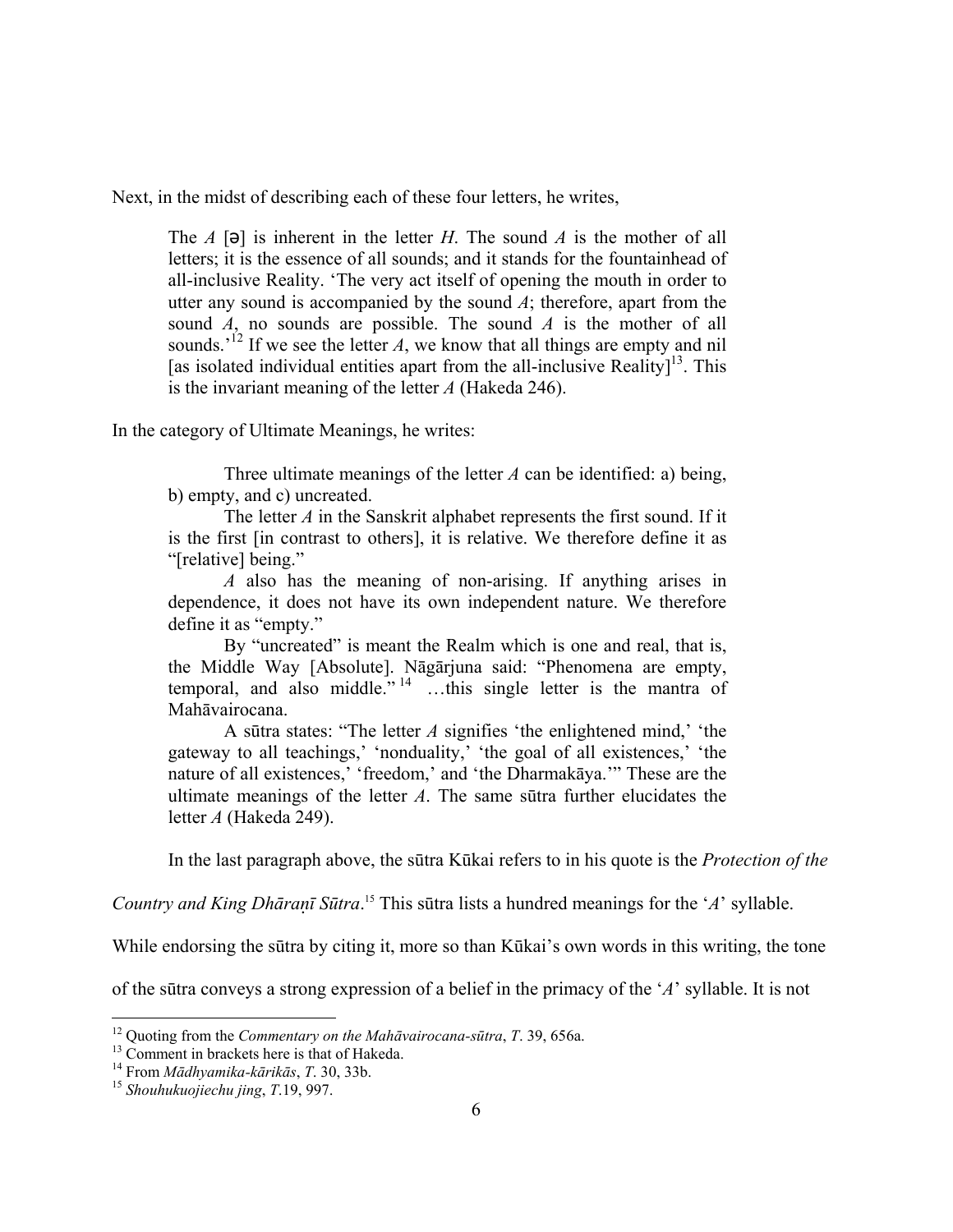until *Jeweled Key to the Mysterious Storehouse* that we find anything near this kind of enthusiasm for the '*A*' syllable expressed in Kūkai's own words, whether or not this is indicative of a development in his own philosophy. But even in the *Jeweled Key to the Mysterious Storehouse* Kūkai does not lay out the basis for the standardized features that have come makeup the *Ajikan*.

Chronologically, *Meaning of Attaining Enlightenment in this Life* appeared in 817, followed by *Meaning of Sound, Word, and Reality* in the same or the following year. *Meaning of the Word HŪM* appeared next, also in the same year, when Kūkai was 44 years old. The *Ten Stages of Mind* was written in 830 when Kūkai was 57, and the *Jeweled Key to the Mysterious Storehouse* appeared later that same year. Near the end of what may have been his last writing, *Secret Key to the Heart Sutra* (*Hannya shingyō hiken*) [16](#page-6-0) from 834, the year prior to his death at 62 years of age, Kūkai seems intent on setting the record straight concerning the various interpretations of the '*A*' syllable and the value of these. Kukai writes,

Among the sermons of the Tathāgata, there are two kinds. One is the exoteric; the other, the esoteric. For those of exoteric caliber he preached lengthy sermons containing many clauses, but for those of esoteric caliber, he preached the *dhāraīs*, the words that embrace manifold meanings. It was for this reason that the Tathāgata explained the various meanings of such words as  $A$  and  $Om$  (Hakeda 24).

The written elucidation of what became the fixed system in Shingon would have to wait

<span id="page-6-0"></span>for the writing of one of Kūkai's direct disciples, Jitsue (実恵, 786-849), who attributed his work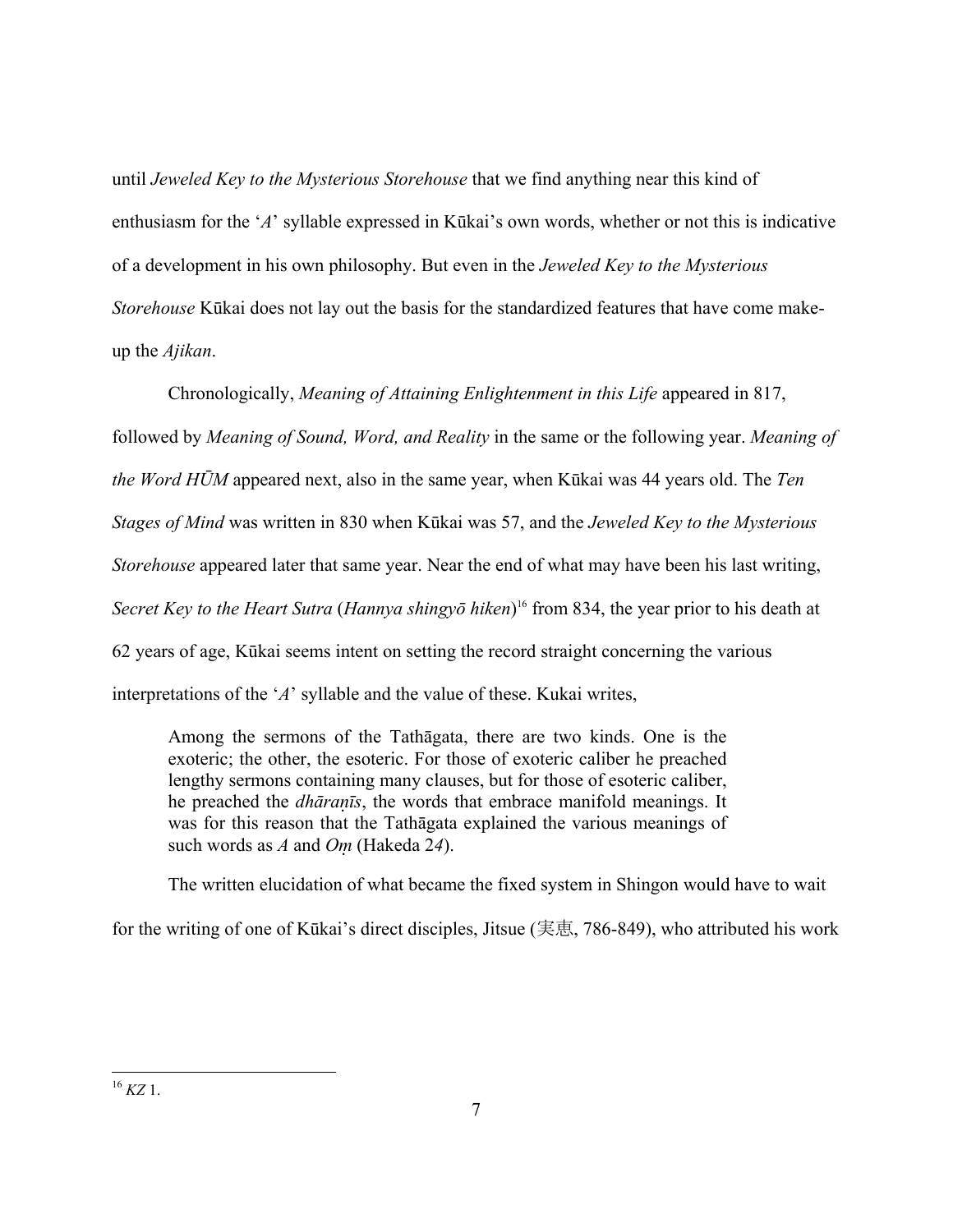on the subject, *Record of Oral Instruction on the Ajikan* (*Ajikan yōshin kuke*) [17](#page-7-0) to his master's personal tutelage.<sup>18</sup>

# 2. Standardized components of the *Ajikan*.

 The single system of *Ajikan* that survives in Japan today is believed to have been systematized by Kūkai and transmitted through a series of instructional manuals beginning with that of his direct disciple Jitsue and continuing to this day (Nakamura 7). Since Kūkai's time, over one hundred such instructional texts on the *Ajikan* have been written (Yamasaki 1988:190). As we have seen above, scattered references to components of the *Ajikan* appear in those writings considered most important to Shingon, such as the *Mahāvairocana-sūtra*, the *Vajraśekhara-sūtra*, [19](#page-7-2) the *Commentary on the Mahāvairocana-sūtra*, the *Bodhicitta-śāstra* and Kūkai's own works. Various symbols and elements of practice that have come to be identified as the *Ajikan* appear in texts from India and China. Even so, it is unclear whether either the individual components of the meditation or a combination thereof, occupied a position of central importance in Buddhist practice before the time of Kūkai. It is in Jitsue's instruction manual that we first find the formula that becomes standardized for use as the objects of the *Ajikan*. *Record of Oral Instruction on the Ajikan* contains a description of the three main components used in the meditation. These are the '*A*' character drawn in Siddham script, the moon disk and the lotus

<span id="page-7-0"></span> $17$  KKZ 1.

<span id="page-7-2"></span><span id="page-7-1"></span><sup>&</sup>lt;sup>18</sup> We might speculate that Kūkai does not mention the *Ajikan* because it is a part of an 'esoteric' system available only to initiates. Kūkai is known to have valued a 'mysterious' mind-to-mind transmission above textual study alone. This can be seen most emphatically in Kūkai's admonition to Saichō examined by Ryūichi Abé in "Saichō and Kūkai: A Conflict of Interpretations," in *Japanese Journal of Religious Studies* 22 (1-2):103-138, 1995. However, if <sup>K</sup>ūkai did not write about the *Ajikan* for this reason, we must wonder why Jitsue did. 19 *<sup>T</sup>*. 18, 865.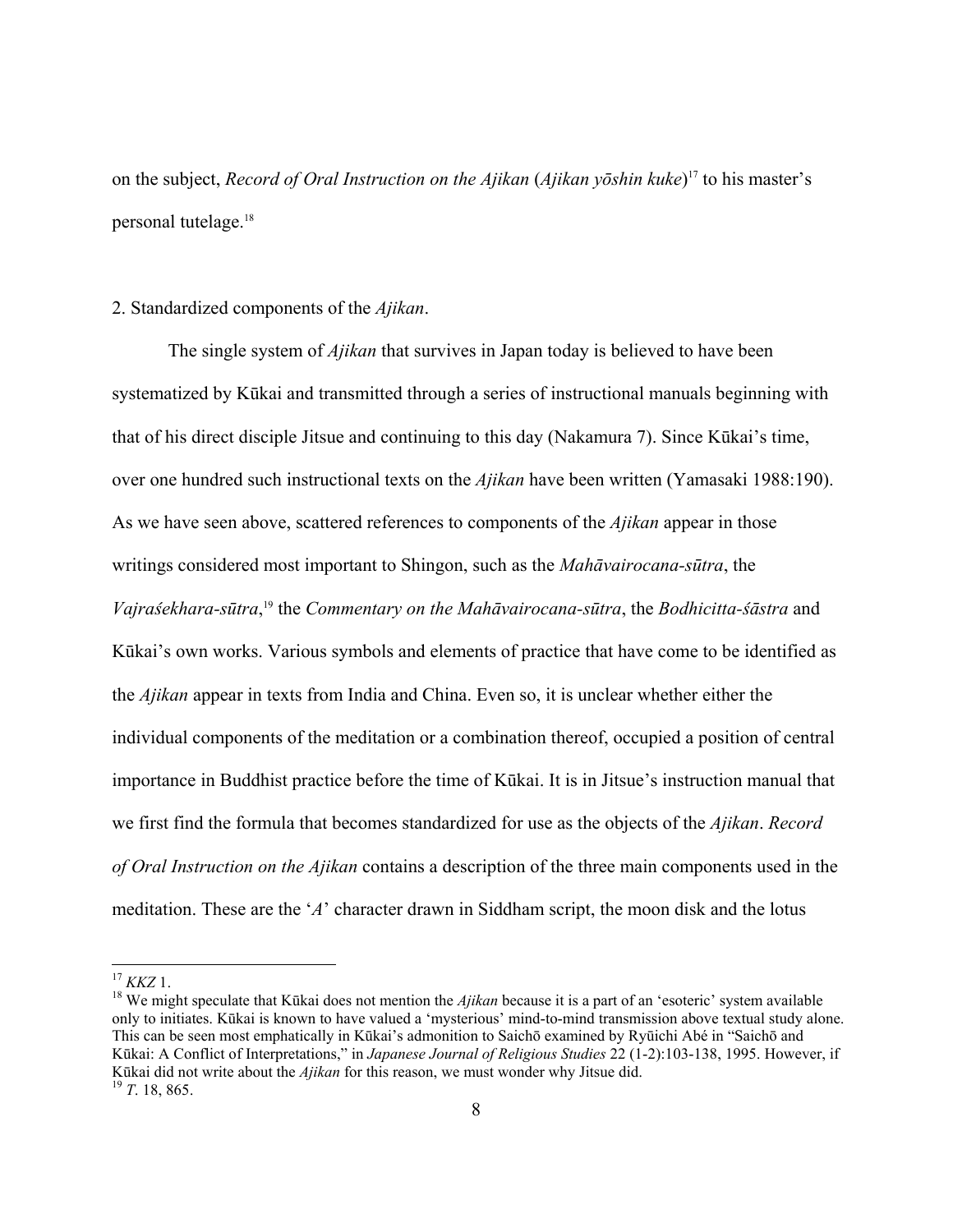base. As a part of the meditation, we also find the set interpretation of the moon disk as the mind (Sanskrit, *citta*) and the lotus base as the physical heart (Sanskrit, *hdaya*).

In *Record of Oral Instruction on the Ajikan*, the '*A*' character, the moon disk and the lotus flower are all interconnected. In regards to the relationship of the '*A*' character to the moon disk it says, "The character '*A*' becomes the seed of the moon disk and the moon disk becomes the radiance of the character '*A*'. Therefore, the moon disk and the '*A*' character become completely one."20

As for the relationship with the lotus flower, *Record of Oral Instruction on the Ajikan* 

says,

The eight petals of the lotus flower are exactly *Hdaya*. *Citta* abides on the lotus flower. These two minds cannot be separated at any time. Therefore, upon the lotus flower, the moon disk is seen. The moon disk becomes *citta*. *Citta* looks exactly like the moon disk. So that the circle form of the moon disk looks like a crystal jewel and the seed of the lotus becomes the character '*A*'. Therefore, in the middle of the moon disk, the  $'A'$  character is observed.<sup>21</sup>

Yamasaki explains this passage as follows. "That is to say, the original mind of the sentient being is divided into two minds: *hdaya* and *citta*. In the *Ajikan*, the lotus flower represents *hdaya* while the moon disk represents *citta*. The character '*A*' is the seed for both of them. *Hdaya* and the lotus flower, *citta* and the moon disk and, the character '*A*', all five are completely non-dual and completely one" (Yamasaki 1982:32).

Kūkai's own written references to the inter-relationship of the '*A*' character, the moon disk and the lotus flower, along with their interpretations as *citta* and *hdaya* respectively, are

<span id="page-8-0"></span><sup>20</sup> *KKZ* 1:470. 21 *KKZ* 1:475.

<span id="page-8-1"></span>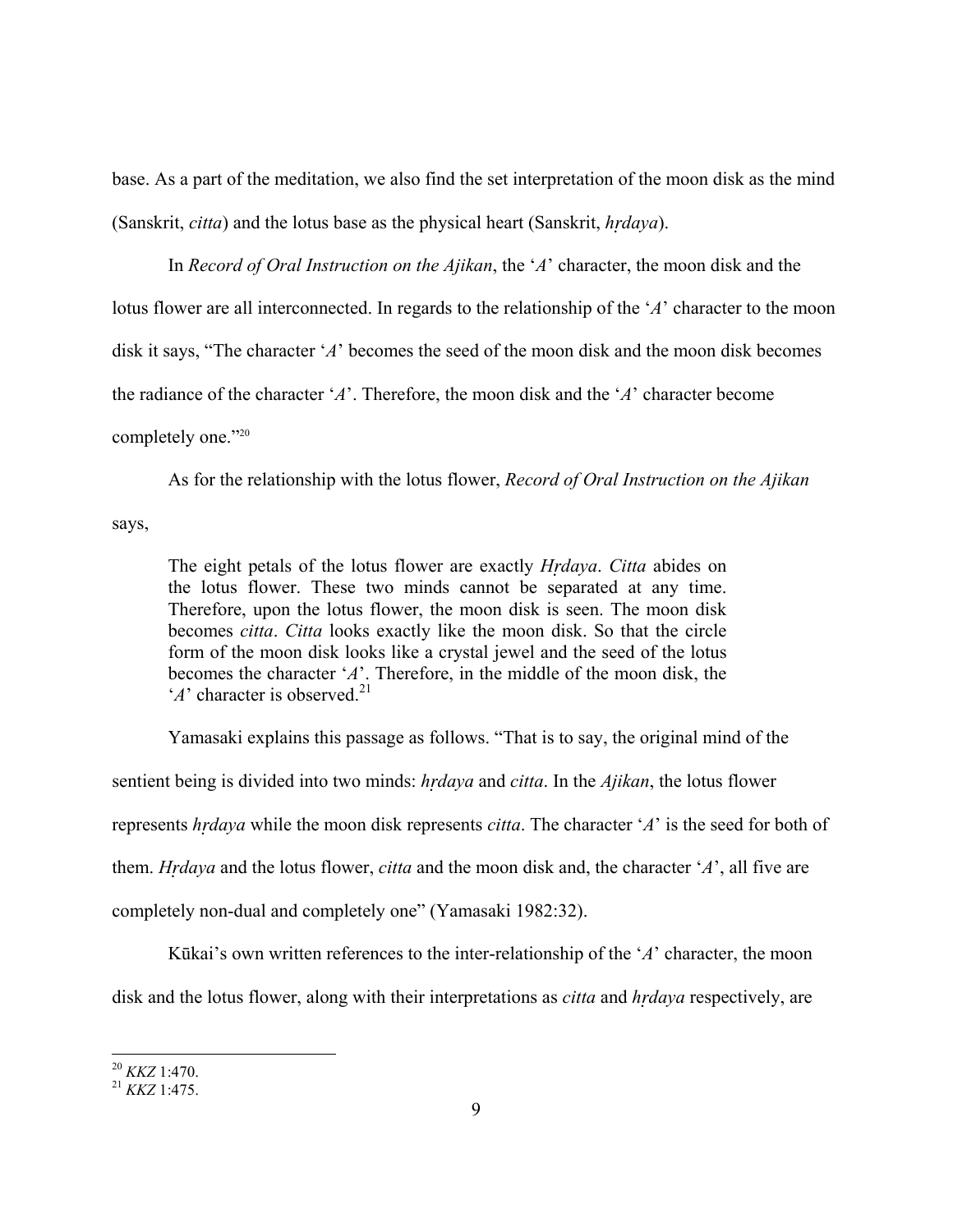less concrete.[22](#page-9-0) In his *Lectures on the Mahāyāna for Emperor Kanmu*, [23](#page-9-1) Kūkai writes, "The lotus principle (saturates) *hdaya* like wetness to a bamboo fishing basket." In *Introductory Explanation of the Meaning of the Lotus Sūtra* Kūkai writes, "*Hdaya* is in the exact center of the sentient being. In the future, (practitioners) will realize Avalokiteśvara Bodhisattva. Then the form of the lotus flower will be known" (Yamasaki 1982:32). In both passages the images of *hdaya* and the lotus flower appear together.

In *Shūhiron*[24](#page-9-2) Kūkai writes, "The moon arrives at the dirty pond, like the lotus flower it is not polluted." In the *Epitaph for Deceased Disciple Chisen* he writes, "(Chisen) proved nonorigination in the single character '*A*' and the five wisdoms were obtained in murky water. He long studied the *samādhi* of *dharmadhātu* and he will be eternally idle in the four mysteries of *Cana* (i.e., Mahāvairocana). As for the moon realm, the mind lotus was contemplated, and deeprooted delusion was burnt by the flames of wisdom." In this last passage, we find in Kūkai's own writing what might be construed as a cryptic reference to a disciple's devotion to the *Ajikan*. Although there is no mention here of *hdaya* or *citta*, the three material components of the practice are present. In addition, Kūkai begins a prayer to commemorate the anniversary of the death of Emperor Kanmu by speaking of the lotus at the center of the physical heart (Sanskrit,  $h$ *rdaya*).<sup>25</sup>

# Again, in *Introductory Explanation of the Meaning of the Lotus Sūtra*, Kūkai writes,

As for the bright shining jewel pagoda, heaven's shore is pointed to by the parting moon. As for the colorful colors of the lotus ceremony, the edge of

<span id="page-9-0"></span><sup>&</sup>lt;sup>22</sup> I am indebted to Yamasaki (1982) for pointing out the following references in Kūkai's writings.<br><sup>23</sup> Kanmu kōtei no ontame ni daijō gyosho no kinji no hokke o kōzuru dasshin, KKZ 3.<br><sup>24</sup> Gobu darani mondō ge san shūh

<span id="page-9-1"></span>

<span id="page-9-2"></span>

<span id="page-9-3"></span>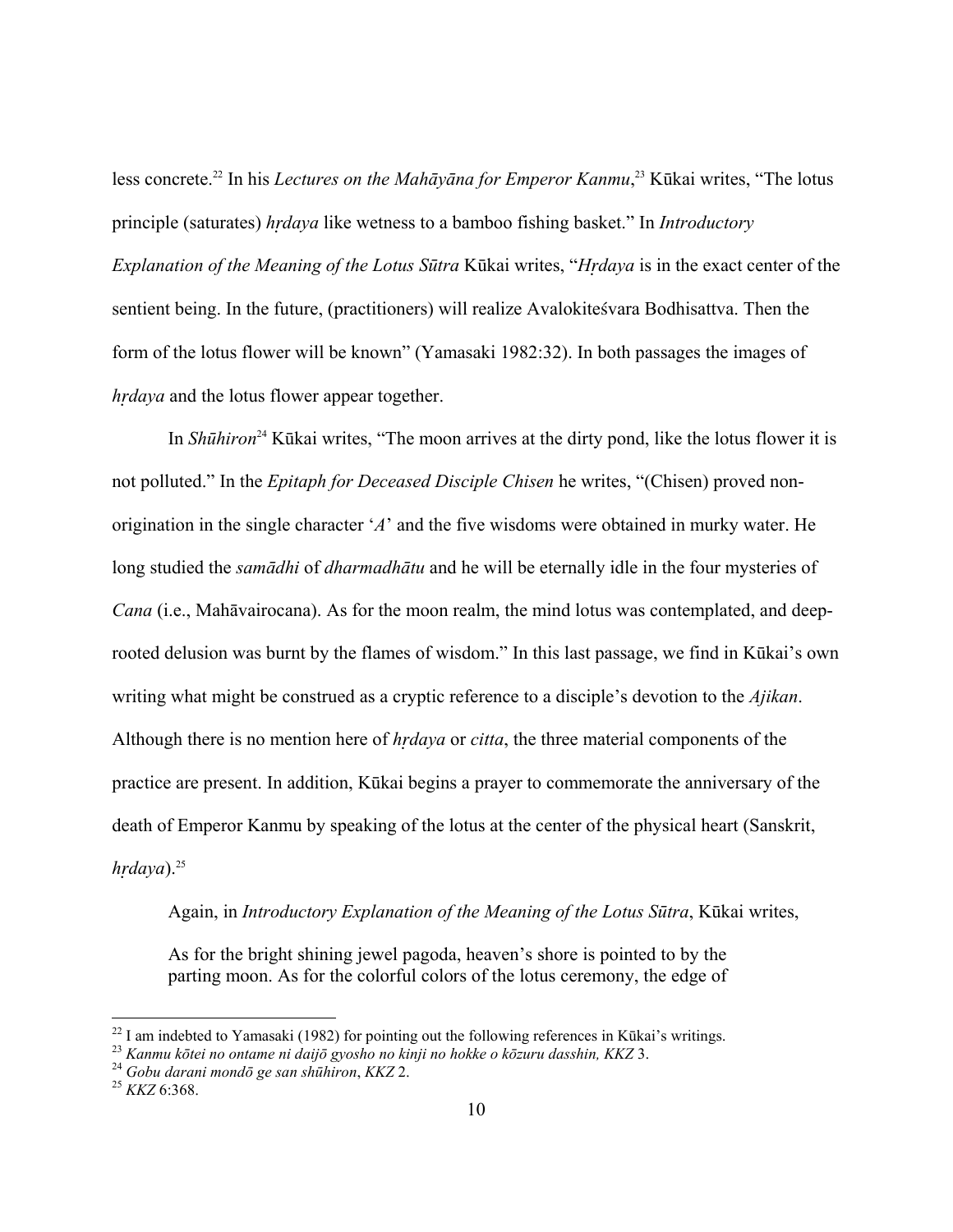land is passed through by means of the writing of stars. How much more, in the pond of many answers, the eight petals of the lotus flower open wide and float completely ordinarily, and three flat moon disks radiate in the emptiness of self nature, and the light of complete knowledge shoots forth (Yamasaki 1982:32).

In this passage, moon disks, the lotus flower and emptiness (one of the characteristics of '*A*'), are brought together. But in no way is this passage sufficient for establishing the fixed relationship of these components found in the *Ajikan*.

Such fragments are all that Kūkai left in writing to vaguely suggest a systemized connection among the components that became the fixed form of the *Ajikan*. For this reason, Yamasaki cautiously notes sufficient evidence does not exist to conclude Kūkai is the voice behind the *Record of Oral Instruction on the Ajikan*. More compelling is Yamasaki's observation that in the *Record of Oral Instruction on the Ajikan* the words "Explanation of Meaning" appear as what seems to be a heading, halfway through the writing. This may signal that what follows are the comments of Kūkai's disciple, Shingon Master Jitsue. Indeed, following this sentence is the section on what became the fixed forms for the objects of meditation in the *Ajikan*. The section preceding this contains the information on the three aspects of the '*A*' character quoted by Kūkai from the *Commentary on the Mahāvairocana-sūtra*.

3. The five-syllable mantra used in the *Ajikan* and its relationship to the Shingon Meditation on the Six Elements.

 The *Record of Oral Instruction on the Ajikan* gives the following instructions for performing the *Ajikan*.

First, if you desire to visualize this syllable, find a place where the ceiling and the four walls do not seem cramped and it is neither too dark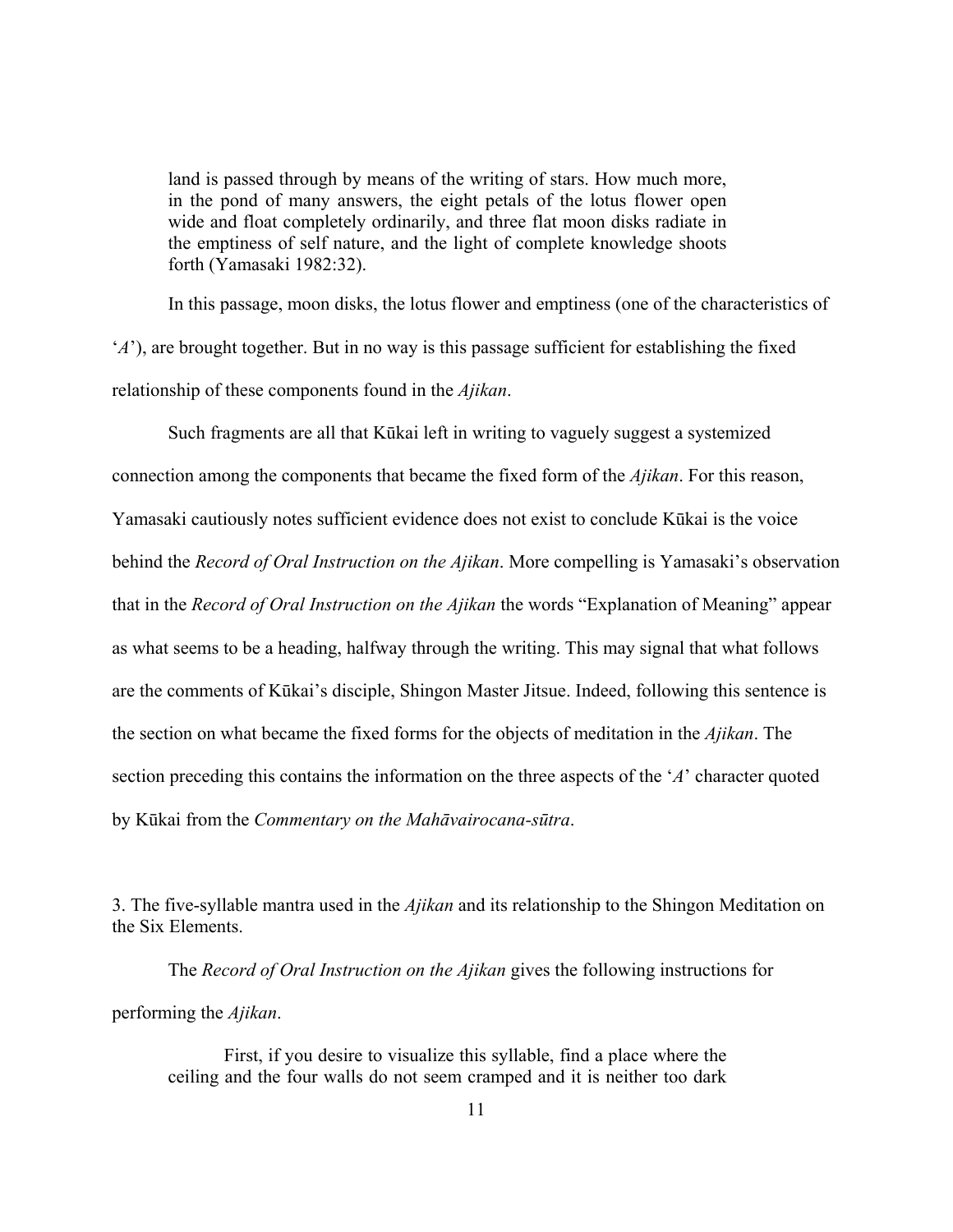nor too light, and sit there. If it is too dark, deluded thoughts will arise, and if it is too light, the mind will be distracted. At night, sit with a dim lamp hung behind you.

Place a cushion and sit in full or half lotus. Form the Dharma Realm Samādhi Mudrā and have your eyes neither fully open nor closed. If they are open, they will move and distract you, while if they are closed, you will sink into sleep. Narrow your eyelids without blinking and fix both eyes on the bridge of the nose. If the tongue is put to the palate [just behind the teeth], the breath will quiet of itself. Do not shift or bend the lower back, but sit straight to aid the circulation. If the blood circulation is impaired, illness may arise, or the mind may become disturbed.

Being careful in these things, first form the Vajra Añjalikarma mudrā<sup>26</sup> and recite the Five Great Vows. Next recite the five-syllable mantra of the Tai-zō one hundred times. Then perform the visualization. First, visualize the syllable in its ultimate, essential aspect, then contemplate the truth of its limited, phenomenal aspect…(Yamasaki 1988:196).

In this passage, *Tai-zō* refers to the *Garbhakośadhātu maala*. The five-syllable mantra

used at the beginning of the *Ajikan* (*A*, *VA*, *RA*, *HA*, *KHA*) appears in the *Mahāvairocana-sūtra*,

in which that maala is described. The five-syllable mantra is explained in relation to five

constitute elements of the material world. In the *Meaning of Sound, Word, and Reality*, Kūkai

writes, "The exoteric five elements are as commonly explained. The esoteric five symbolic

elements are the five syllables, the five Buddhas, and the entire oceanic assembly of deities"

(Yamasaki 1988:68). To these five elements in the *Ajikan*, Shingon adds a sixth in a related

practice known as the Meditation on the Six Elements (*rokudai enyū*). These two meditation

practices believed to have been indicated by Kūkai, are the most important ones practiced in

Shingon today (Yamasaki 1988:68).

<span id="page-11-0"></span><sup>&</sup>lt;sup>26</sup> Japanese, *Kangō Gasshō-in*; Chinese, *Jingang Hezhang Yin*. Formed similar to the *Añjali mudrā* but, as Frédéric writes, "with the thumbs crossed over each other and the tips of the fingers interlaced, the arm projected slightly forward instead of adhering to the breast" (Frédéric 1995:48).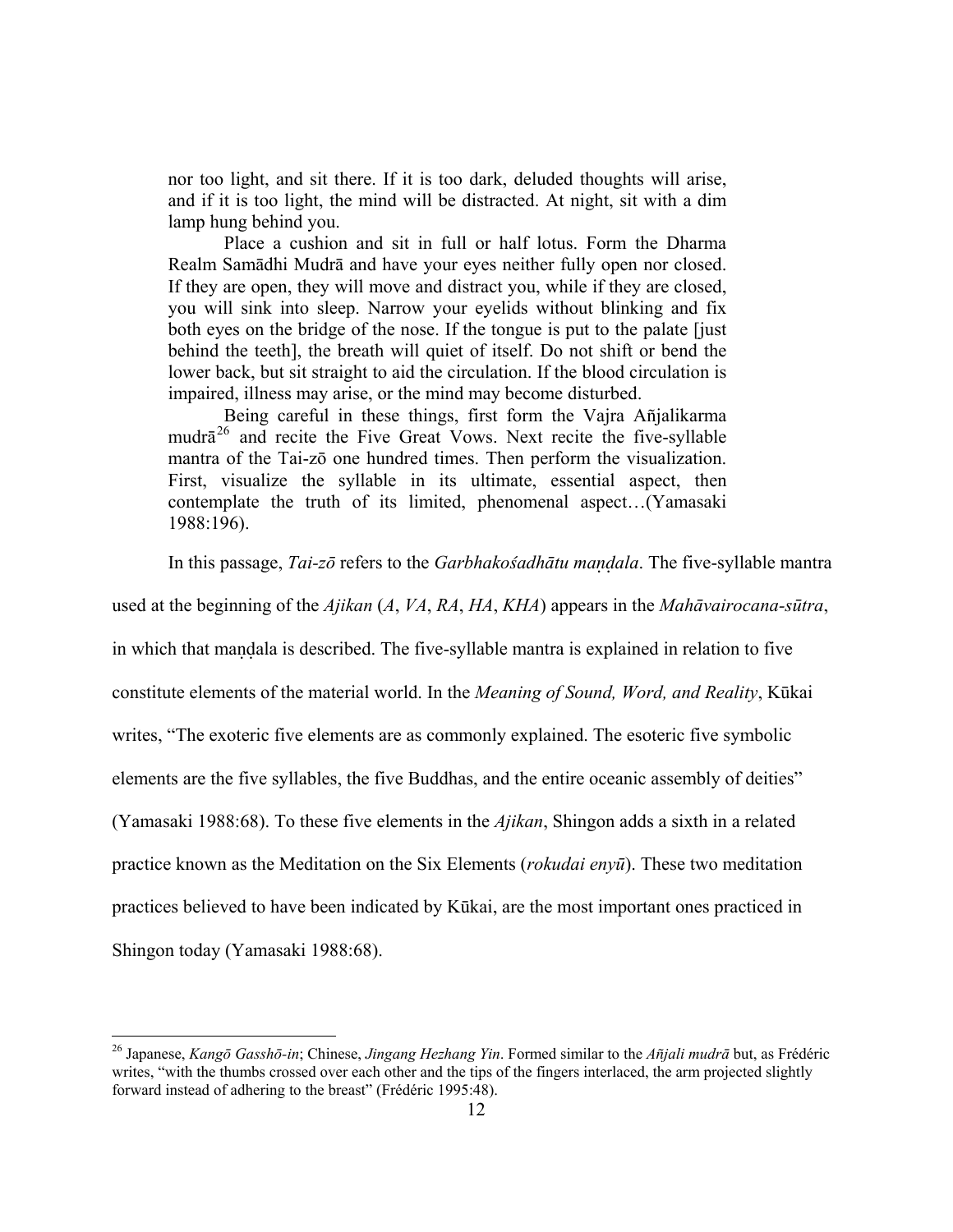The term "*rokudai enyū*" literally means "the harmonious interpenetration of six elements." In the context of this meditation, "interpenetration" refers to co-arising, while "harmony" refers to the orderly arrangement of what has co-arisen within *dharmadhātu*. The Shingon practitioner meditates on the six elements in order to integrate with Dharmakāya Mahāvairocana. These elements are earth, water, fire, wind and space, all of which are reflected within the sixth element, consciousness (Sanskrit, *vijñāna*).

The creation of the physical universe based on the elements is basic to Indian and other religious thought. In hymn 10.90 of the *Rg Veda* (c. 1200-900 BCE), to create the elements, the primordial man, Purua, performs a sacrificial dismemberment of his own body, which thus form the constituents of the universe.

 The moon was born from his mind; from his eye the sun was born. Indra and Agni came from his mouth, and from his vital breath the Wind was born. From his navel the middle realm of space arose; from his head the sky evolved. From his two feet came the earth, and the quarters of the sky from his ear. Thus they set the worlds in order (O'Flaherty 31).

Here in an early Indian text we find the equation of the moon and the mind as in the *Ajikan*. This dismemberment of Purusa into creative elements became the basis for Vedic sacrifice. Related to this, Vedic sacrifice seeks to ritually transform the spirit of the deceased (*preta*) into an ancestor (*pit*) and reintegrate the various elements of the body into the universe. This dissolution into parts is described in the *Bhadārayaka Upaniad* (3.2.13), "The voice of the dead man goes into fire, his breath into wind, his eye into the sun, his mind into the moon…"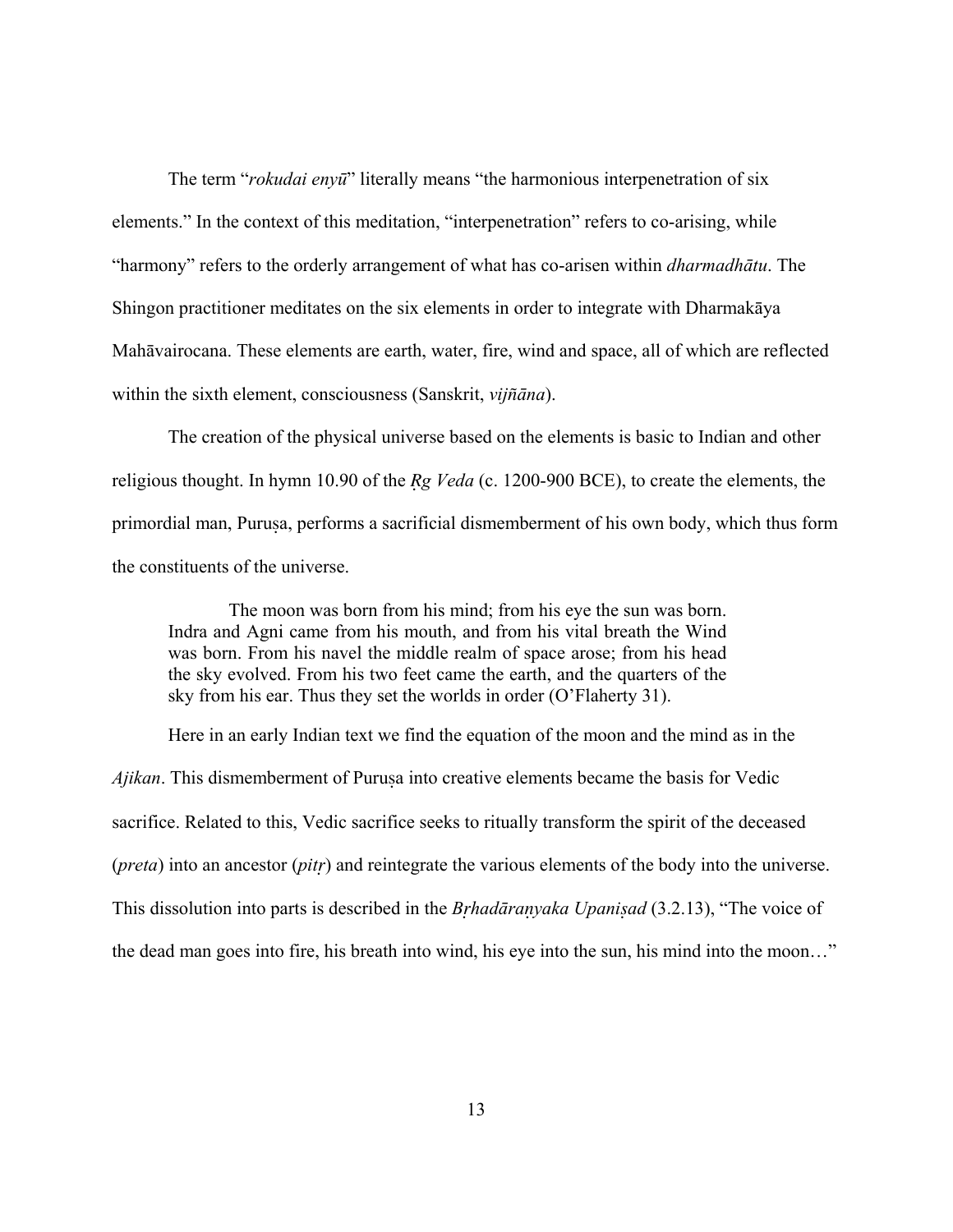(Smith 90). Similar descriptions are found in the *g Veda* (10.16.3) and the *Śatapatha Brāhmaa*  $(10.3.3.6)$  (O'Flaherty 31).<sup>27</sup>

Likewise, in the *Aitareya Upaniad*, the beginning of the world and humankind is described as follows. "–a heart was hatched; from the heart sprang the mind, and from the mind, the moon" (Olivelle 195).

Upanisadic, Sāmkhya and Vaisesika traditions all supported theories of various elements comprising the physical universe. Early Buddhism is thought to have borrowed the concept of the five elements, which appears in the texts of these various Indian schools as four, five or six elements.

In the *Meaning of Becoming a Buddha in this Life*, Kūkai explains the Shingon observance of the elements as follows. "In the various revealed teachings, the four elements are considered to be non-sentient. But, the mysterious teachings explain that they are the Tathāgata's *samaya[28](#page-13-1)* body. The four elements are not apart from the heart. Though heart and form may be said to differ, their nature is the same. Form is the heart; the heart is form."<sup>29</sup> Contrary to the sound of this theory as philosophical speculation, for Kūkai it is meant to indicate the opposite. That is, the Tantric interpretation of the elements as the Buddha's mysterious all-pervading body

<span id="page-13-0"></span><sup>&</sup>lt;sup>27</sup> Also see, David M. Knipe, "Sapindīkarana: The Hindu Rite of Entry into Heaven," in Frank E. Reynolds and Earle H. Waugh, eds., *Religious Encounters with Death: Insights from the History and Anthropology of Religions*, University Park: Pennsylvania State University Press 1977, p. 111.

<span id="page-13-2"></span><span id="page-13-1"></span><sup>28 &</sup>quot;In *Mikkyō*, it (*samaya*) can hold a variety of meanings, such as 'equality' or 'vow' or the realm in which distinctions of 'the real' and 'phenomenon' are transcended" (Kiyota, 1983:149). 29 *KZ* 3:95-6.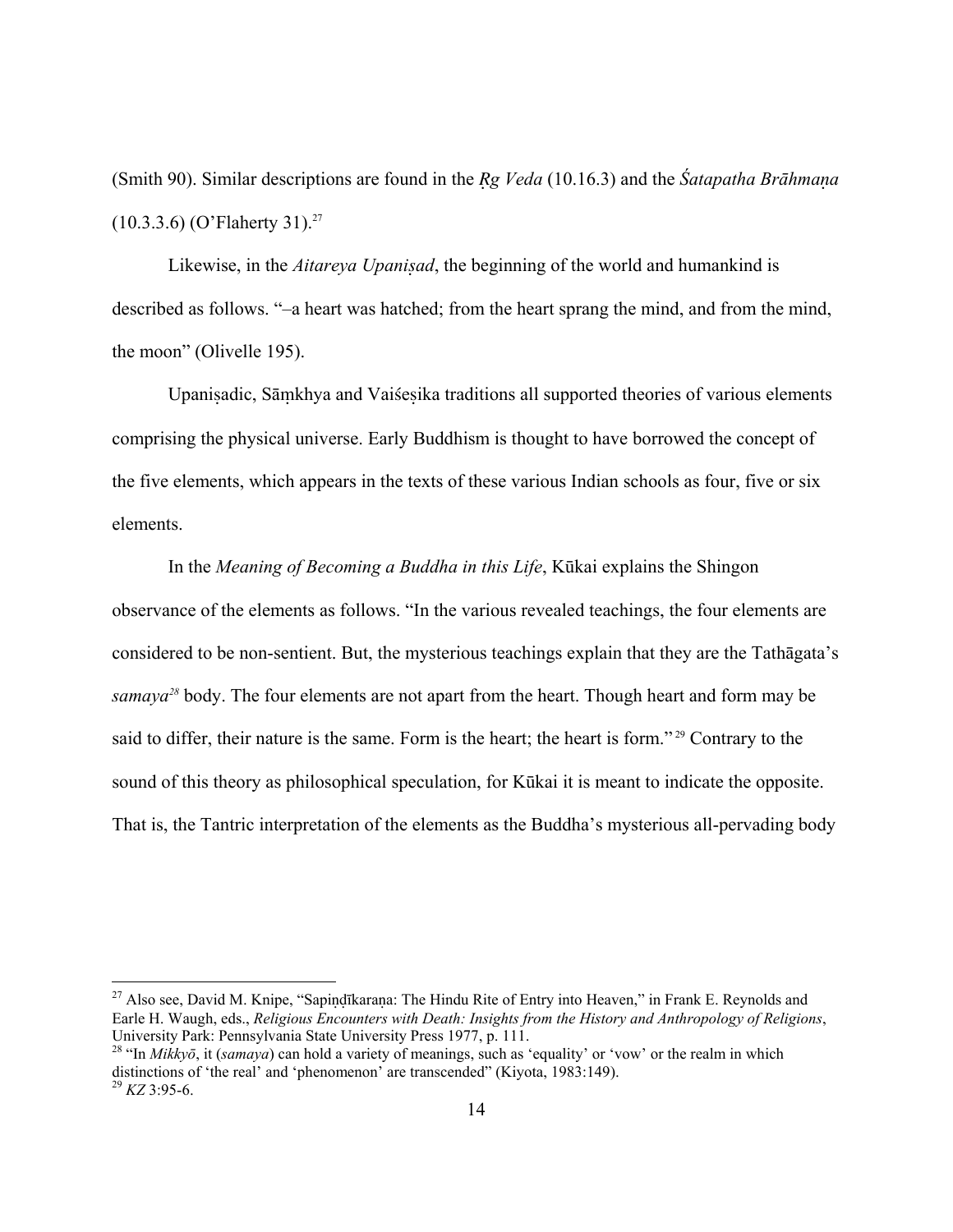(*dharmakāya*) removes them from the realm of the philosophical speculation of other traditions,

and has them express the concrete reality of the here and now  $(tathat\bar{a})$ <sup>30</sup>

As in the story of Purusa quoted above from the *Rg Veda*, for Shingon the first five

elements are not conceived of as stationary, but sources of creation. Likewise, Kūkai personified

*tathatā* as a living organism, *dharmakāya* Mahāvairocana. Mahāvairocana as the elements is

represented in Shingon as mantra seed syllables (*bīja*). Concerning this identification, the

*Mahāvairocana-sūtra* says,

I am of the mind, self-abiding in all places and pervading the states of sentient and non-sentient beings, [because:]

1) '*A*' represents the essence of life;

2) "*VA*" represents the water element;

3) "*RA*" represents the fire element;

4) "*HA*" represents the wind element;

5) "*KHA*" represents the space element (Kiyota 1982:98)<sup>[31](#page-14-1)</sup>

This important identification for Shingon is also described in the *Commentary on*

*Mahāvairocana-sūtra*, in the *Bodhicitta-śāstra,* and in Kūkai's own writings. In a section entitled

"The Meaning of 'Becoming a Buddha in this Life'" in the *Meaning of Becoming a Buddha in* 

*this Life,* Kūkai quotes the passage above, explaining the elements and adding consciousness as a

sixth element, complete with a seed syllable. Kūkai writes,

The *Bīja* [also known as the Dharma] Mantra is recited as follows: "*A*, *VA*, *RA*, *HA*, *KHA*, *HŪ*" [to convey the meaning of "original non-arising]" which is beyond words.

'*A*' indicates [the truth] that all elements are originally non-arising. It is [symbolically] represented by the element earth.

"*VA*" indicates that [truth] is beyond words and speeches. It is

<span id="page-14-0"></span><sup>&</sup>lt;sup>30</sup> In a forthcoming publication on Shingon theory and practice, Minoru Kiyota expresses the opinion that since no immediate model for this idea has been found, it appears likely that the explanation of *tathatā* in terms of the six elements is Kūkai's own innovation. 31 Translating *T*. 32, 1665:573c.

<span id="page-14-1"></span>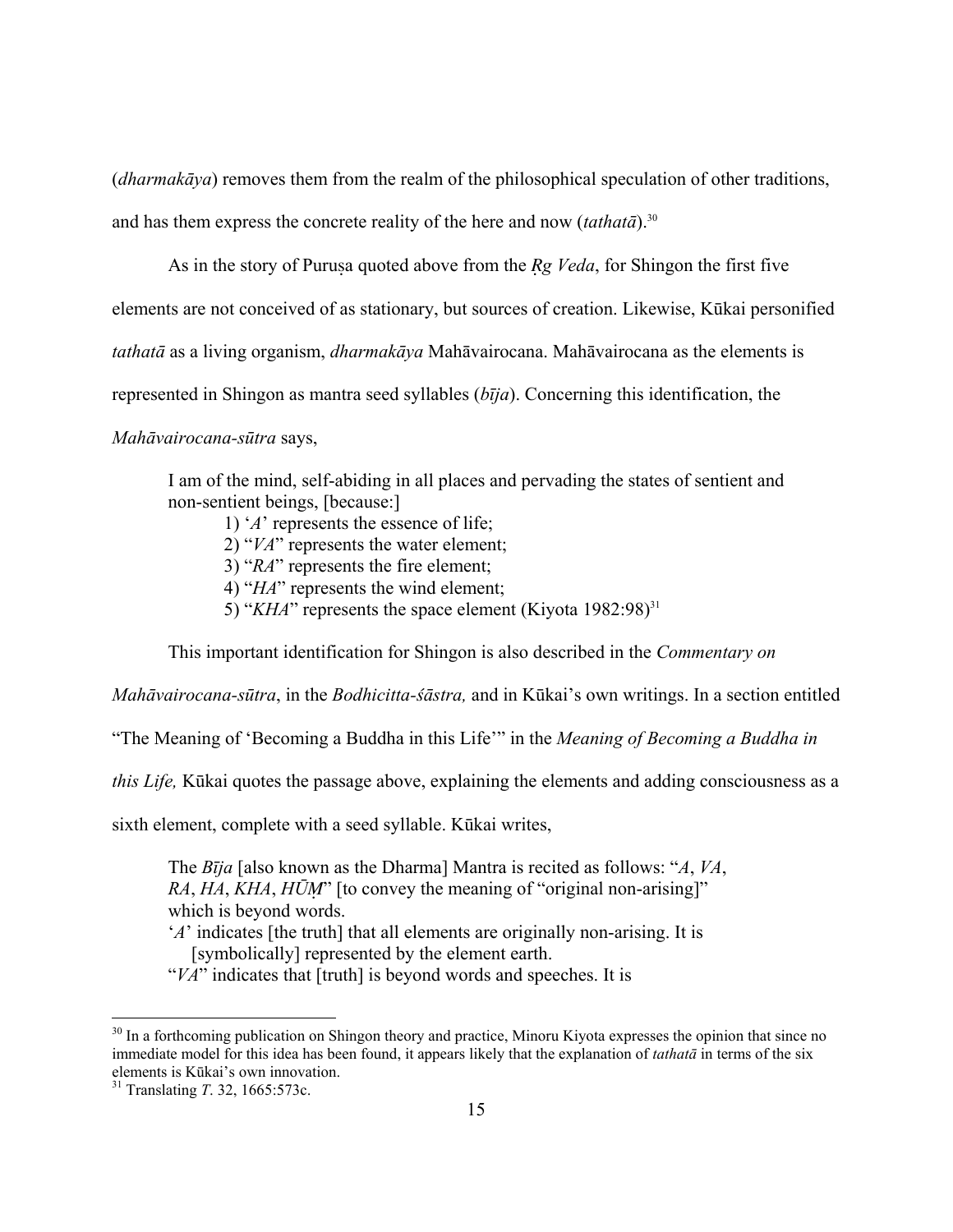[symbolically] represented by the element water.

- "*RA*" indicates that [truth] is pure and undefiled. It is [symbolically] represented by the element fire.
- "*HA*" indicates that [truth] is beyond causes and conditions. It is [symbolically] represented by the element wind.
- "*KHA*" indicates that [truth] is emptiness. It is [symbolically] represented by the element space.
- "*HŪM*" indicates enlightenment [symbolically] represented by the consciousness element. From the perspective of the causal aspect of enlightenment, it is called the discriminating consciousness [vijñāna]; but from the perspective of the resultant aspect of enlightenment, it is called wisdom [*jñāna*]. Wisdom is enlightenment (Kiyota 1982:97-8).

While there is no written evidence from Kūkai that he endorsed what became the

standardized form of the *Ajikan*, it is clear from the passage above that Kūkai is presenting the

Meditation on the Six Elements with the corresponding mantra as a means for attainment of

buddhahood in the present body. Again, the first five of the elements are used as a mantra in the

Meditation on the Six Elements and one has to speculate as to why the sixth element is not.

While Kūkai quotes the *Mahāvairocana-sūtra* as a source for the first five elements, the '*HŪ*'

syllable can be found to be exalted in the *Vajraśekhara-sūtra*. Yamasaki explains the use of

*'HŪM'* to express consciousness.

…universal Buddha-mind, personified in the deity Dainichi Nyorai (Mahāvairocana), also manifests as Kongōsatta (Vajrapāni). This bodhisattva, who represents the enlightened individual, is associated with the consciousness element. The mantra associated with Kongōsatta is the syllable UN (*HŪM*), and this same syllable is also used, therefore, to symbolize the sixth element, consciousness (Yamasaki 1988:67).<sup>32</sup>

 A meditation scheme based on integrating with a harmony-interpenetrating body is by no means original to Kūkai's thought. The Chinese Tiantai (Japanese, Tendai) tradition postulated

<span id="page-15-0"></span> $32$  Parenthetical clarifications in this passage are mine.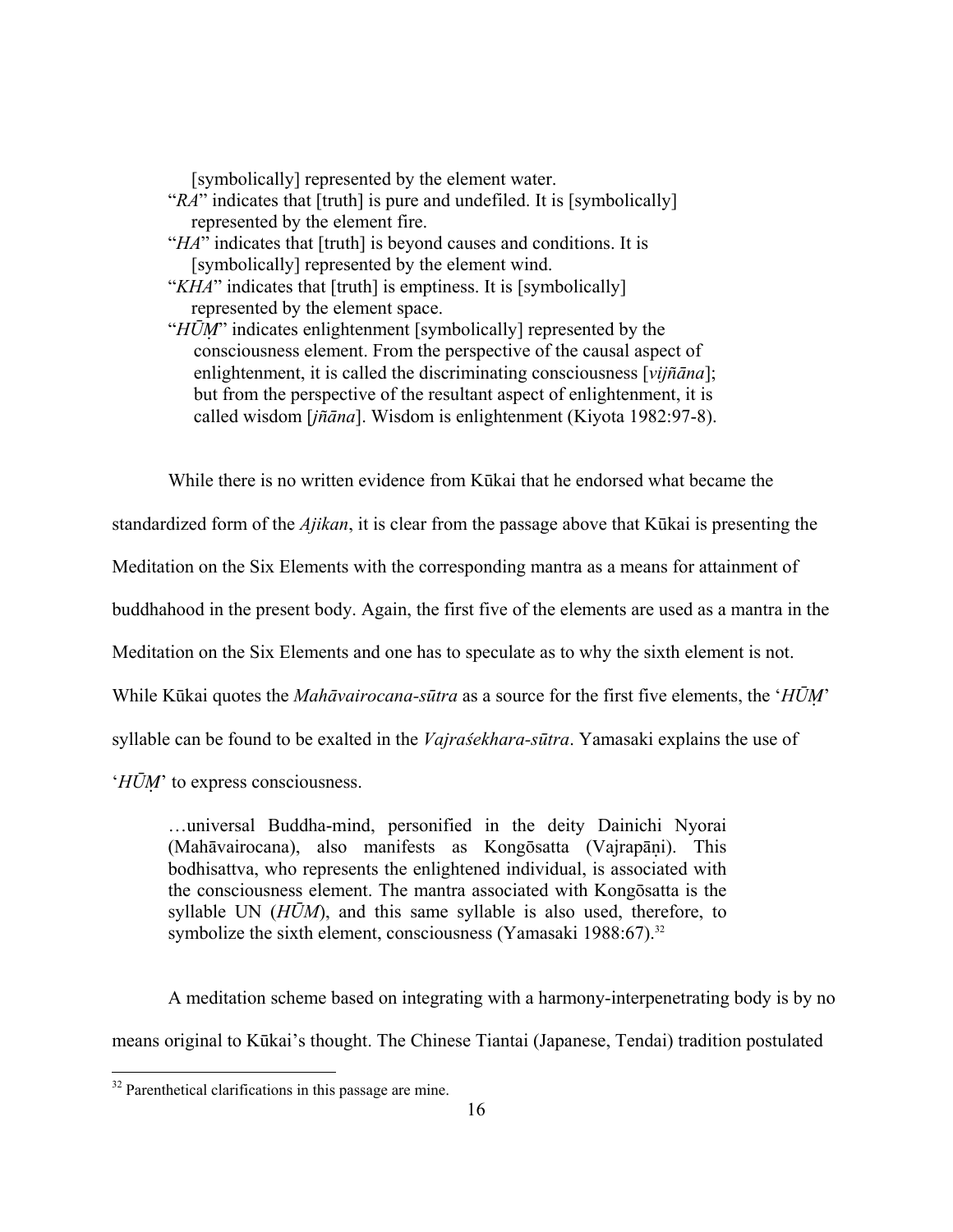<span id="page-16-2"></span>the "three-thousand worlds immanent in an instant thought" (Chinese, *Yinian sanqian*, 一念三 千), meaning all elements of existence (referring to *tathatā*, not the *Abhidharmakośa's* dharma concept), which dependently co-arise, are immanent at any one given state of mind (*yi nien*). The Japanese Tendai tradition also maintains observances of '*A*' based on the *Mahāvairocana-sūtra*. In one such observance, the practitioner is to "picture at one's heart a moon one inch in diameter. In the center of the moon visualize a lotus. In the center of the lotus place the Sanskrit letter *AH*" (Saso 38).

Likewise, the Chinese Huayan tradition holds that all the elements of the world are interrelated<sup>33</sup> and reflected in the enlightened mind  $(vi xin)$ .<sup>34</sup> This interrelatedness is found illustrated throughout the main sūtra for Huayan philosophy, the *Avatasaka-sūtra.* The final book of that sūtra, the *Gahavyūha*, describes the physical and spiritual journey of Sudhana, a seeker of truth and enlightenment. Sudhana visits fifty-three spiritual teachers and eventually, reaching Maitreya, becomes integrated with Samantabhadra, the bodhisattva of Universal Good and the embodiment of enlightenment. Throughout the *Avatamsaka-sūtra*, the moon appears as "a symbol of truth or reality, being reflected everywhere while itself remaining undivided" (Cleary 1987:1637). The *Avatasaka-sūtra* was also revered and quoted by Kūkai. Related to this, in the Shingon 'moon visualization' (月輪観, *Gachirin-gan*), the moon is likened to the mind of Samantabhadra.<sup>[35](#page-16-2)</sup>

<span id="page-16-0"></span><sup>33</sup> Huayan uses the Chinese term *fajie yuanji* to refer to the elements within *dharmadhātu*, which dependently coarise.

<span id="page-16-1"></span> $34$  Kiyota notes, "although the former leans toward an ontological theory and the latter toward a causational theory, what they are describing are ontological harmony and causational harmony respectively" (Kiyota, forthc <sup>35</sup> "*Gachirin-gan* (月輪観). Known as the 'moon visualization,' this technique is employed for visualizing one's pure *bodhicitta*. The moon is likened to the mind of Samantabhadra, and this potential is found to inhere in all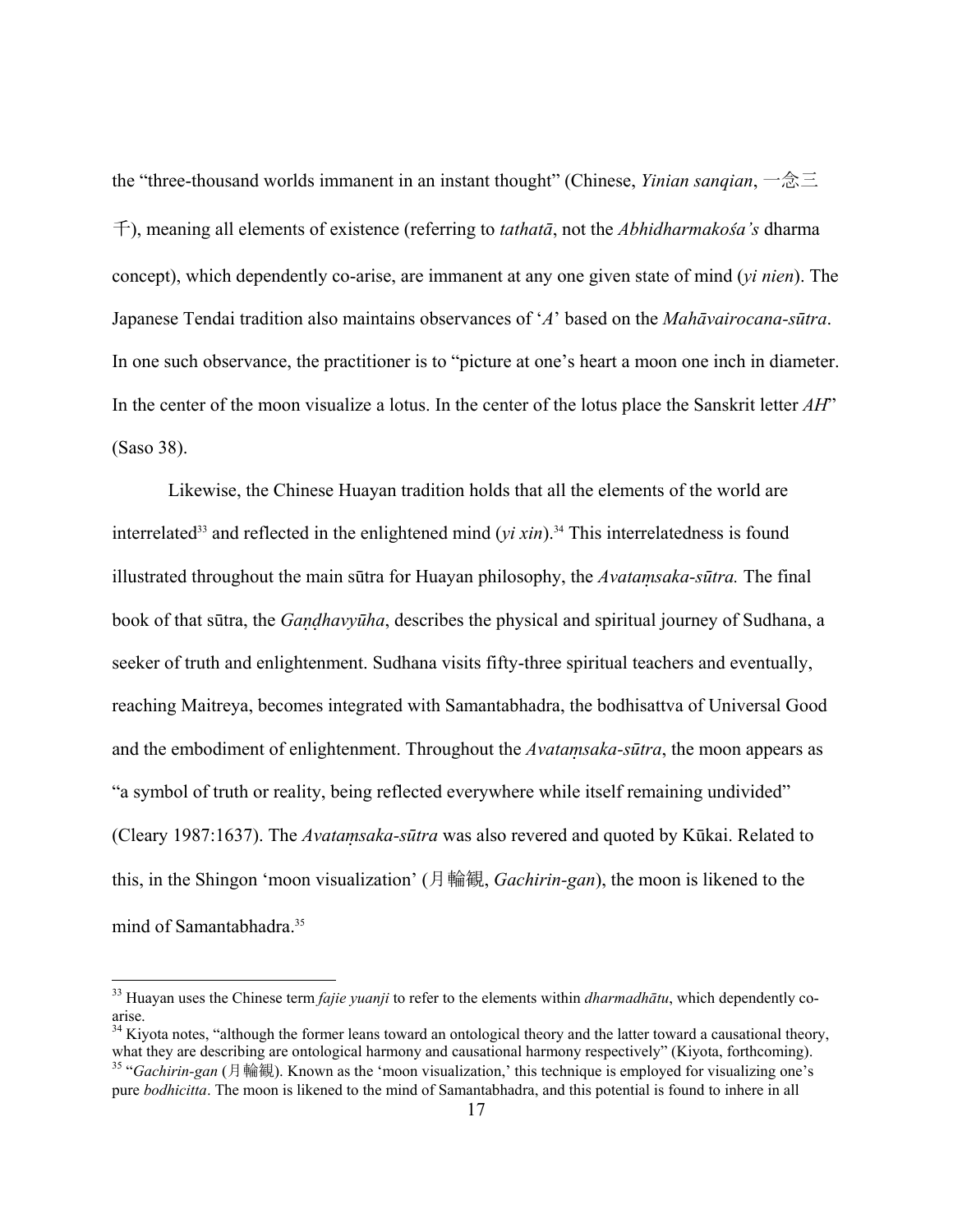It may also be possible to infer a Taoist influence in the Chinese Buddhists' predilection for this harmony-interpenetration concept found in the Meditation on the Six Elements. Yet, the Chinese development of this idea is not a deviation from basic Mahāyāna doctrine, although the Chinese terms *yi nien* and *yi xin* are found in non-Buddhist classical Chinese writings. It is a widespread Mahāyāna tenet that all things that exist in the realm of the dharma (*dharmadhātu*) are interrelated and interdependent because they dependently co-arise.

The Tiantai and Huayan notions of *yi nien* and *yi xin* respectively, both emphasize direct perception of truth. To this extent, the influence of the Chinese Buddhist apocryphal text, *Awakening of Mahāyāna Faith* is likely. In the Meditation on the Six Elements, Shingon follows this tradition developed in China. The practitioner faces an image or a picture of Mahāvairocana and attempts to integrate with that deity, i.e., with all elements in the realm of the Dharma.

At least doctrinally, the ultimate goal of Shingon practice may be summed up as to realize buddhahood (or human-Buddha integration) in this lifetime (*sokushin jōbutsu*) (Murakami 23). In the case of both the *Ajikan* and the Meditation on the Six Elements, this means the mantra practitioner should realize a harmonious-interpenetration with the elements or, following the explanation in the *Mahāvairocana-sūtra*, "to know the self as it truly is" (Kiyota 1982:14). Yamasaki describes what this means in the context of *Ajikan* practice.

The practice has many forms of varying complexity, emphasizing different techniques and aspects of Mikkyo doctrine, but in all case centers on the sound, the form, and the meaning of the syllable A as a way to experience suprapersonal reality…Mikkyo sees this syllable as an embodiment of the true nature of the myriad phenomena of the universe, transcending birth and death, ephemereality and permanence, the one and

sentient beings. This is the method whereby the 'pure mind' of sentient beings can be revealed. Mention of it is made in *Bodhicitta-śāstra*…" (White, II, 473).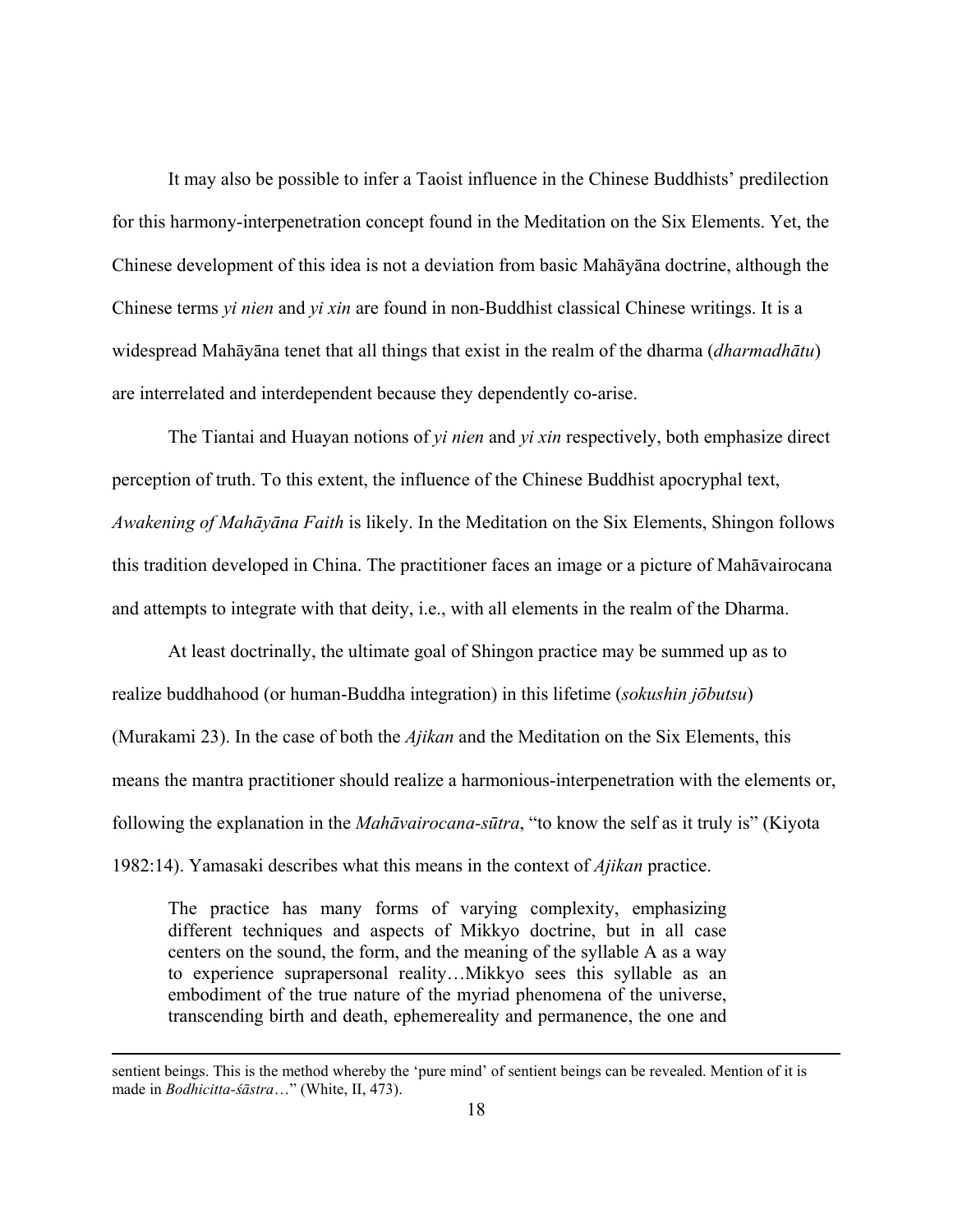the many, past and future, in a single symbolic form (Yamasaki 1988:190).

## 4. The '*A*' character used in the *Ajikan*.

As we have seen, the Shingon tradition values '*A*' as the first letter of the Sanskrit alphabet and the basic vowel in all Sanskrit syllables. In Sanskrit, '*A*' ('*an*' when preceding a vowel) can also be a negative prefix. In relation to this, Shingon defines '*A*' as *anutpāda* (*honpushō*, 本不生), a term meaning non-arising (Nakamura 7). Many Shingon commentaries have been written on *anutpāda*. Perhaps the most representative one is that of Kakuban (1095- 1143), the founder of New Interpretation Shingon (*Shingi shingonshū*). In a work entitled *The Secret* [*Tradition's*] *Interpretation of* "*Aji*" (*Aji hishaku*), Kakuban says '*A*' is a verbal representation of emptiness and signifies eternal truth, the non-creatable, and the indestructible. As such, all things are distilled into and emerge from '*A*' (Kushida 210ff). One of the must fundamental ideas in Shingon is that *anutpāda* is the state ascribed to *dharmakāya* Mahāvairocana (Nakamura 7; van der Veere 94). The goal in the *Ajikan* being becoming a Buddha in this lifetime, is to join with the deity in the sense of experiencing the state of original emptiness. '*A*' here symbolizes the seed (*bīja*) of Mahāvairocana. Kakuban wrote at least ten manuals and treatises on the *Ajikan*. 36In these writings, Kakuban explains that the '*A*' syllable represents *anutpāda*, *bodhicitta* and that it is a symbol of the earth, upon which all things are based (van der Veere 96).

<span id="page-18-0"></span><sup>&</sup>lt;sup>36</sup> See van der Veere, 95.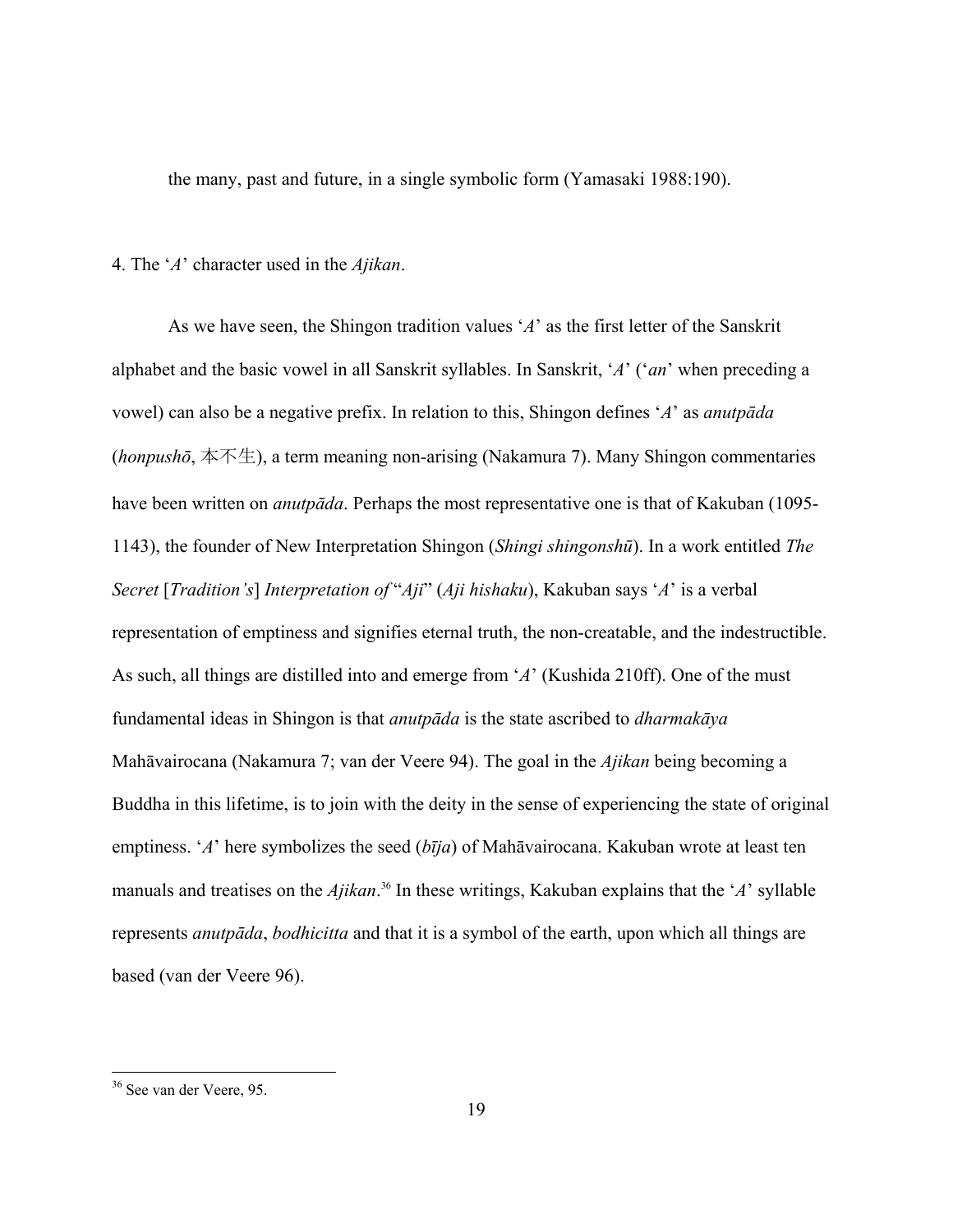Following the *Commentary on the Mahāvairocana-sūtra*, in both the *Ten Stages of Mind* and the *Jeweled Key to the Mysterious Storehouse* Kūkai identifies '*A*' with five separate sounds. These are,  $a$  (阿),  $\bar{a}$  (阿長),  $am$  (暗),  $ah$  (噁),  $\bar{a}h$  (噁引)<sup>37</sup>. In a related way, many Indian texts, Hindu and Buddhist alike, describe how the syllable "OM," considered sacred, is comprised of the three parts, '*A*,' "*U*" and "*M*." These parts are sometimes symbolized Brahmā, Visnu, and Śiva respectively, or male, female and both genders (Kiyota, forthcoming).

The representation of the '*A*' character that has become standardized in the Shingon *Ajikan* practice is written in Siddham lettering. Siddham, a variety of the Brāhmī script, was popularly used in the fourth and fifth centuries in India, the Gupta period. "The Siddham script owed its popularity in China and Japan especially to the rise of Mantrayāna, the esoteric School of the True Word. It was used in particular for writing *dhāraī* and mantra, and for the magic syllables known as *bījākara* or 'germ-letters'" (van Gulik 7). The Shingon patriarch Amoghavajra and other Indian Tantric masters developed a variety of methods for transliterating Sanskrit by using Chinese graphs. However, the Indian Tantric masters who came to China in the fifth - sixth centuries, Subhakarasimha, Vajrabodhi, and Amoghavajra, wrote using the Siddham script. For this reason and because the script was thought to render the syllables more powerful than if represented in Chinese, it was the Siddham script that became the style of writing favored by Chinese Buddhists above all others for Sanskrit mantra and *dhāraī*. It remains in use for that

1

<span id="page-19-0"></span><sup>&</sup>lt;sup>37</sup> Nakamura, 7.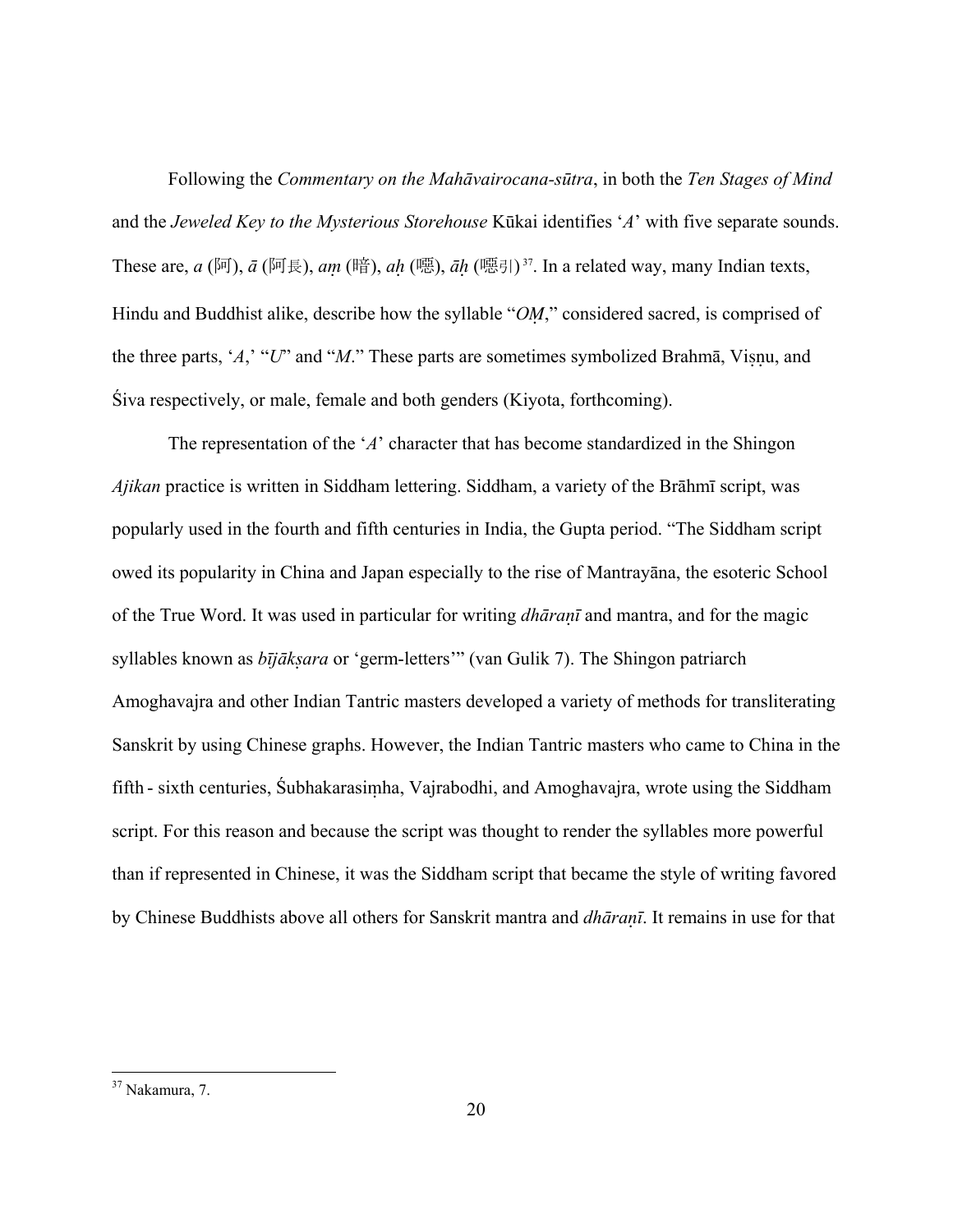purpose today in both China and Japan.<sup>38</sup> Siddham is believed to have still been in use in India around the year 1000 (van Gulik 7).

Since the Siddham script was used for transliterating Sanskrit words, especially mantras and *dhāraī*, it was considered a sacred script. The Tantric reverence for mantra syllables, both chanted and written, matched well with the long history in China of veneration of writing, for purposes from divination to government documents. Van Gulik observes, "…until recent years the Chinese considered it a sin to throw away scraps of paper bearing some written characters" (van Gulik 52). He describes the Chinese adaptation of writing Siddham characters that is used in the *Ajikan* in Japan today as follows.

After their arrival in China the Tantrik masters wrote Siddham with the ordinary Chinese writing brush rather than with the Indian reedpen; the latter was meant primarily for writing letters of small size dictated by the limited size of the palm leaf and the Chinese liked larger letters which do more justice to the calligraphic possibilities of Siddham...At the same time, however, they also employed on occasion a kind of wooden stylus, in Chinese called *mu-pi* "wooden brush"…a thin flat piece of wood shaped like a wedge…In Japan it is used to the present day for writing Siddham letters…Since in Chinese texts the characters are written in vertical columns, from top to bottom and from right to left, Chinese monks wrote Siddham texts as a rule in the same way (van Gulik 56-62).

Both '*A*' and '*OM*' appear as important syllables in ancient India texts. In the

*Bhagavadgītā* (10:33), Krsna says to Arjuna, "Of sounds I am the first sound, *A*" (Mascaró 87).

<span id="page-20-0"></span><sup>38</sup> In these countries, it is referred to by the term *xitan* (Chinese, 悉曇) and *shittan* (Japanese), transliterations of Siddham. This name has given rise to some discussion in Buddhological literature. Van Gulik gives the following explanation for the term *siddham*. "When the Indian children were being taught the *varapāha*, the teacher would distribute among them small wooden writing boards where he had written out the letters…Now every time the teacher wrote a new paradigma on the writing board he would first write at the top the word siddham "success", siddhir-astu "may there be success!" p. 55.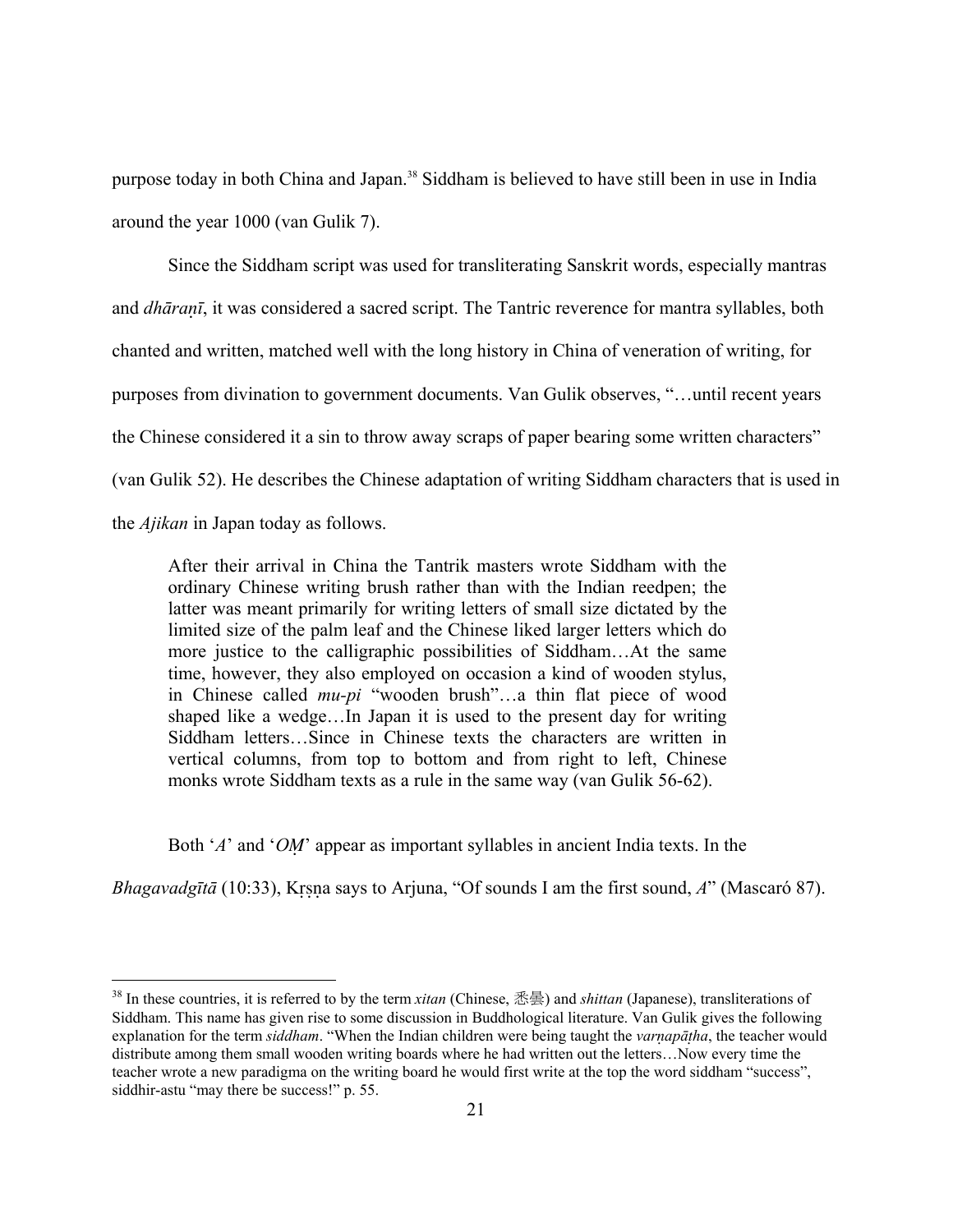In Vedic literature the syllable '*OM*' is frequently used as an interjection. Ancient Indian yogins focused on '*OM*' for concentration.

One theory claims that the composite of '*A*' and '*OM*' corresponds to *namo* (according to Kiyota (forthcoming), not an exact equivalent but close enough in sound when chanted that this association has been made). *Namo* is a term most commonly observed as an invocation in Buddhist services (e.g., *namo ratna-trayāya*, obeisance/salutation to the three jewels). In Shingon, these two syllables are connected to breathing, '*A*' representing inhalation and '*O*' exhalation (Kiyota, forthcoming). Dōhan (1178-1252), a medieval Shingon monk, described these two syllables symbolically, identifying '*O*' as that which eliminates delusion (*shajyō*), and '*A*' as that which reveals truth  $(h\nu\bar{o}$ *toku*).<sup>39</sup> As such, '*OM*' and '*A*' supplement one another, are frequently used individually as incantations and are sometimes conceived of as identical insofar as the purpose for which they are chanted is concerned. This identity issue was intensively studied and most popularly articulated from around the thirteenth to the seventeenth centuries by scholars such as Dōhan, In'nyu (1435-1519) and Yusei (1562-1639). In 1966, Sakai Shinten, referring to the Tibetan translation of the *Mahāvairocana-sūtra*, asserted that '*O*,' rather than '*A*,' is the basic syllable, and claimed that the employment of '*A*' in Shingon is a revision made sometime in the past.<sup>40</sup> In fact, around the same time as Sakai's assertion, pictures using the syllable '*OM*' were found in the Kōyasan University Library, one drawn in 1772, another in 1799 and still another in 1801. Based on this evidence, Ono Junran, then also a

<span id="page-21-0"></span><sup>39 &</sup>quot;*A-ji kan sho*," in Mitsu'un's *Ajikan hiketsu-shu*, p. 21. A private collection of the late Nakagawa Zenkyō. 40 *<sup>K</sup>ōya-san jihō* (Kōya-san Newsletter), No. 1791, October 11, 1966.

<span id="page-21-1"></span>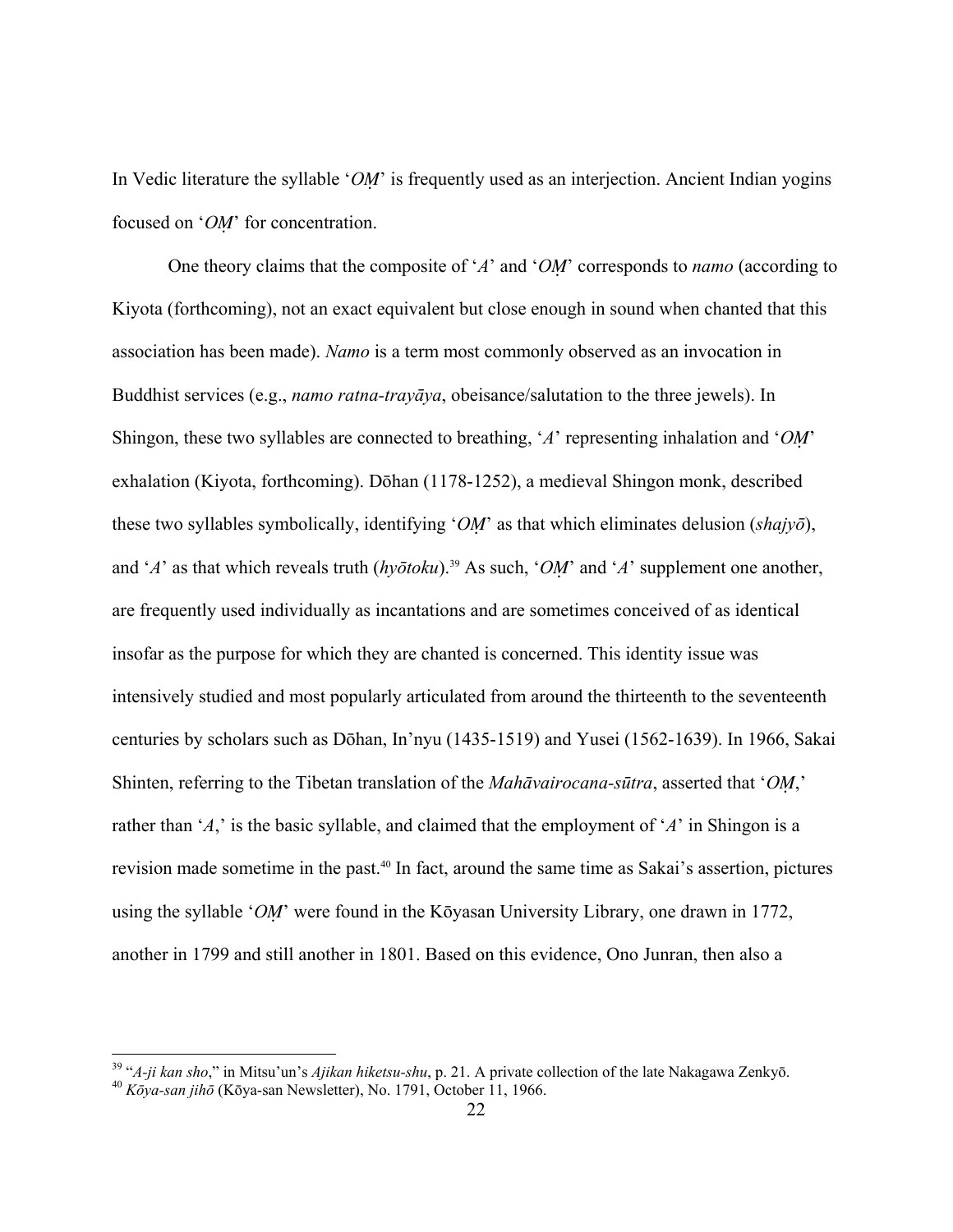professor at Kōyasan University, wrote an essay contending '*OM*' preceded '*A*' as a meditation devise.<sup>41</sup>

According to van Gulik, the *Ajikan* was already being taught in China by the Indian Tantric master Śubhakarasimha (van Gulik 72). Śubhakarasimha is believed to have been a missionary from the famous Indian institute of Tantric Buddhism, Nālandā. Since he first translated the *Mahāvairocana-sūtra* into Chinese shortly after its believed origin at that same Indian institution, it is difficult to accept the notion that '*A*' was mistaken for '*OM*.' Likewise, a subsequent Chinese translation made by Amoghavajra, also of India, yielded the same results: the '*A*' character is used. Calligraphic renderings of the '*A*' character attributed to both Kūkai's direct master, Huigou (746-805), and Huigou's master, the aforementioned Amoghavajra, still exist in preservation. For these reasons alone, the discrepancy between the Chinese and Tibetan versions concerning '*O*' as opposed to '*A*' in the *Mahāvairocana-sūtra* can conservatively only be attributed to variations in lineage and more boldly characterized as an error on the part of the Tibetan version. Nevertheless, the '*A*' is inherent in '*OM*' and the present study finds no Indian traditions of meditation on the syllable '*A*' as there are concerning '*OM*.'

Meditation on a given syllable can be found in many Mahāyāna texts. For example, the *Gaavyūha-sūtra*[42](#page-22-1) and the *Great Praj–apāramitā Sūtra*[43](#page-22-2) refer to the "forty-two syllable *dhāraī*," beginning from '*A*.' The *Dazhitulun* states that the forty-two syllables are the basis of

1

<span id="page-22-1"></span><span id="page-22-0"></span>

<sup>41</sup> *Mikkyō bunka*, No. 80:1967, 29-40. 42 *Mahā-vaipulya-buddha-avatasaka-sūtra*, *T*. 9, 278. 43 *<sup>T</sup>*. 8, 223.

<span id="page-22-2"></span>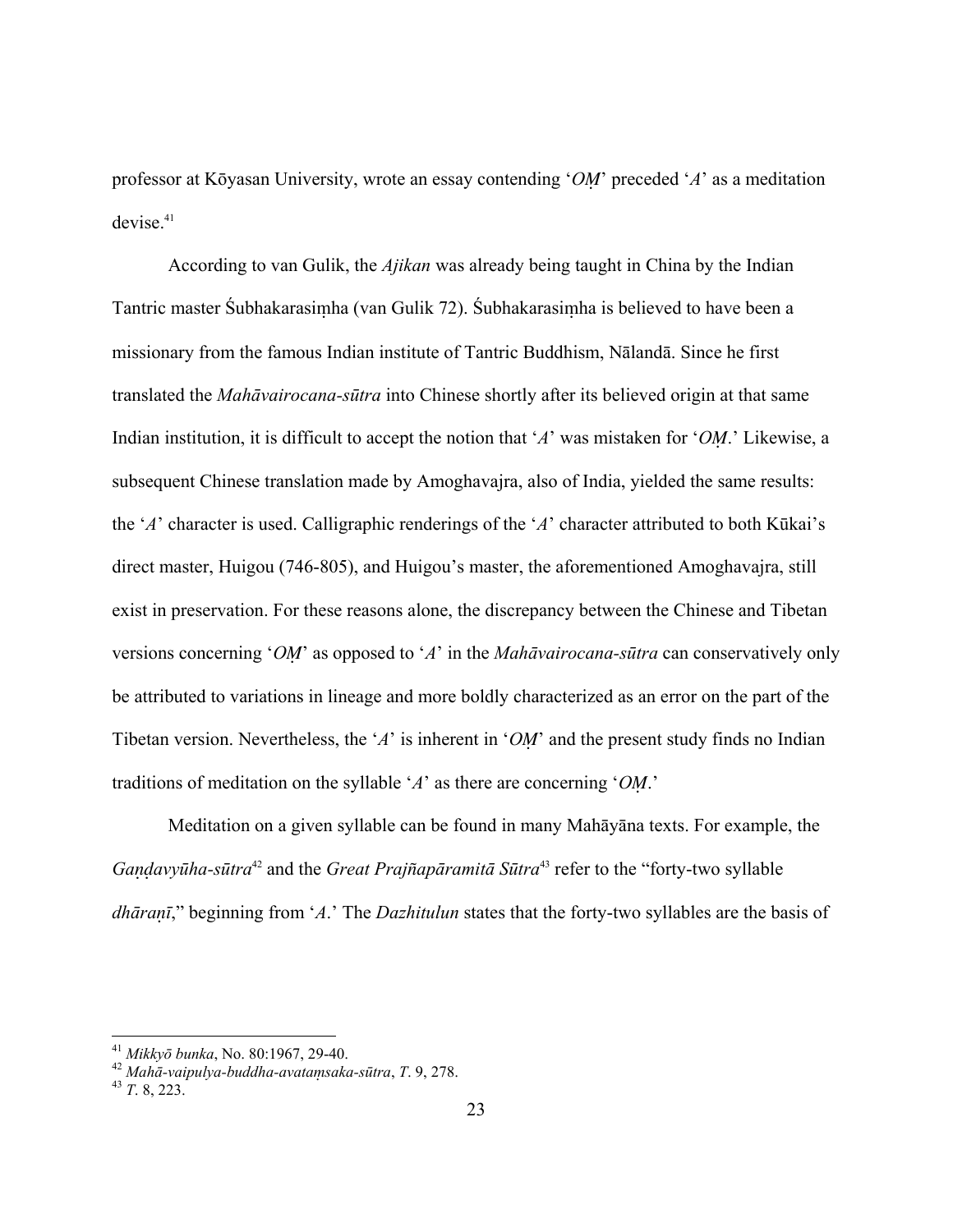all words[.44](#page-23-0) In addition, Sanlun (the Chinese version of Indian Mādhyamika) and Tiantai texts describe the forty-two stages of bodhisattva practices in terms of forty-two syllables.

Likewise, in Shingon the *Ajikan* is just one of a number of very similar meditations using other syllables. Sharf observes, "Shingon ritual invocation is comprised of dozens, sometimes hundreds, of small ritual segments" (Sharf 12). Quoting a ritual text, he describes, for example, the Contemplation of the Three Mysteries (*sanmikkan*), which sounds very close to the *Ajikan*. "…imagine 想 [C. *kiang*, J. *sō*] that in between the palms and on top of the tongue and the heart there is a moon disk. On the disk is an eight-petaled lotus blossom, on top of which is the syllable <u>un</u>. The syllable changes and becomes a five-pronged vajra" (Sharf 13).

Likewise, Sharf quotes another ritual text describing the Contemplation of the Syllable Wheel (*jirinkan*). "…contemplate 観 [C. *guan*, J. *kan*] as follows: In my heart there is an eightpetaled white lotus blossom, on top of which is a full moon disk. On top of the disk there are the syllables *on ha ra da han domei un*" (Sharf 26).

# 5. The Moon Disk and transformation of images.

 Significantly, the '*A*' character in the *Ajikan* is used as a beginning focal point, which then transforms in the mind of the practitioner, becoming a part of a series of changing images. Such transformation was mentioned above as also occurring in the Shingon Contemplation of the Three Mysteries (*sanmikkan*). Quoting a ritual manual, Sharf describes a similar change of images during the Shingon Contemplation of the Meditation Hall (*dōjōkan*).

<span id="page-23-0"></span><sup>44</sup> *T*. 25, 1509.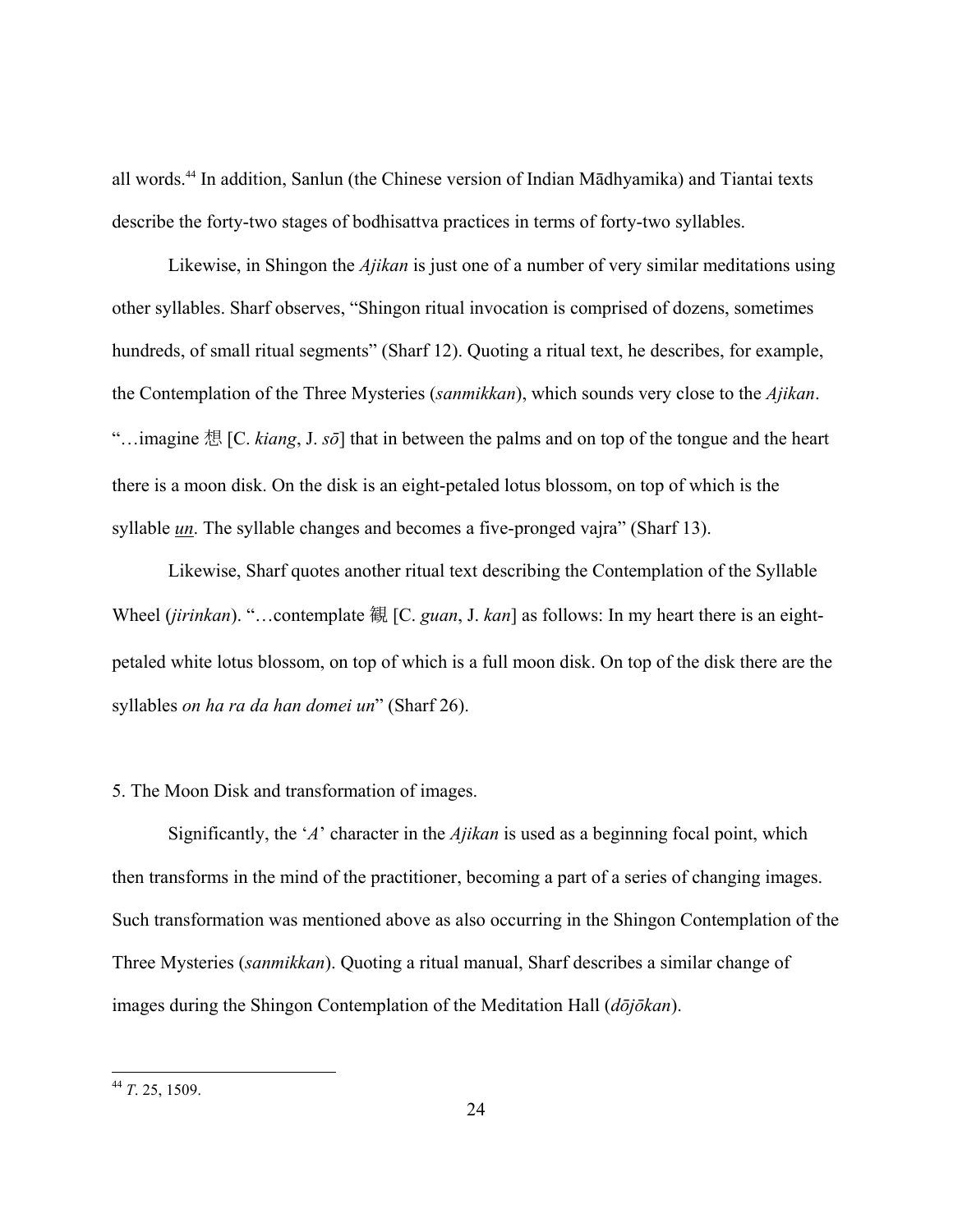Contemplate観念 as follows: In front [of me] is the syllable ah<sup>[45](#page-24-0)</sup> (Japanese, pron.: aku). The syllable changes into a palatial hall of jewels...On the altar is the syllable hrih (kiriku) which changes and becomes a crimson lotus blossom terrace. On top is the syllable a (a) which changes and becomes a full moon disk (Sharf 15).

Transformations of meditation objects similar or identical to that occurring during the

*Ajikan* also appear in texts from other Indian traditions. Such is found in the second *sādhana* of

the *Sādhanamālā*, attributed to the Indian Tantric master Anupamarakita (fl. 1165) but

containing passages traceable to as early as the seventh century (Gómez 319-20). One of several

relevant sections in regards to this, reads as follows.

[Then] one should mentally perceive, [as if present] in one's own heart, the first vowel, "*A*" which gradually turns into the orb of the moon. In the middle of this moon one should see a lovely blue lotus. On the filaments of this lotus one will see the spotless orb of [a second] moon, upon which [appears] the yellow seed-syllable  $(b\bar{i}ja)$   $T\bar{a}m$ " (Gómez 321-2).

In this passage, the syllable '*TĀ*' represents the principle deity of visualization in the

sādhana, Tārā. This is similar to the representation of Mahāvairocana with the syllable '*A*' in the

*Ajikan*. The *Sādhanamālā* continues, describing the changes in the objects of meditation.

Thereupon, one should bring to mind [a] detailed [visual image of the] blessed holy Tārā. [One should see her as] proceeding from the yellow germ-syllable Tām [one had previously visualized] resting on the spotless orb of the moon within the filaments of the full-blown blue lotus [growing] in the middle of the lunar orb [on the syllable A] originally visualized in one's own heart (Gómez 325).

Here in one short passage of a Sanskrit text, possibly existing before the time of the

writing of *Record of Oral Instruction on the Ajikan*, we find more of the standardized

<span id="page-24-0"></span>components for concentration used in the *Ajikan* than in any of Kūkai's own writings. These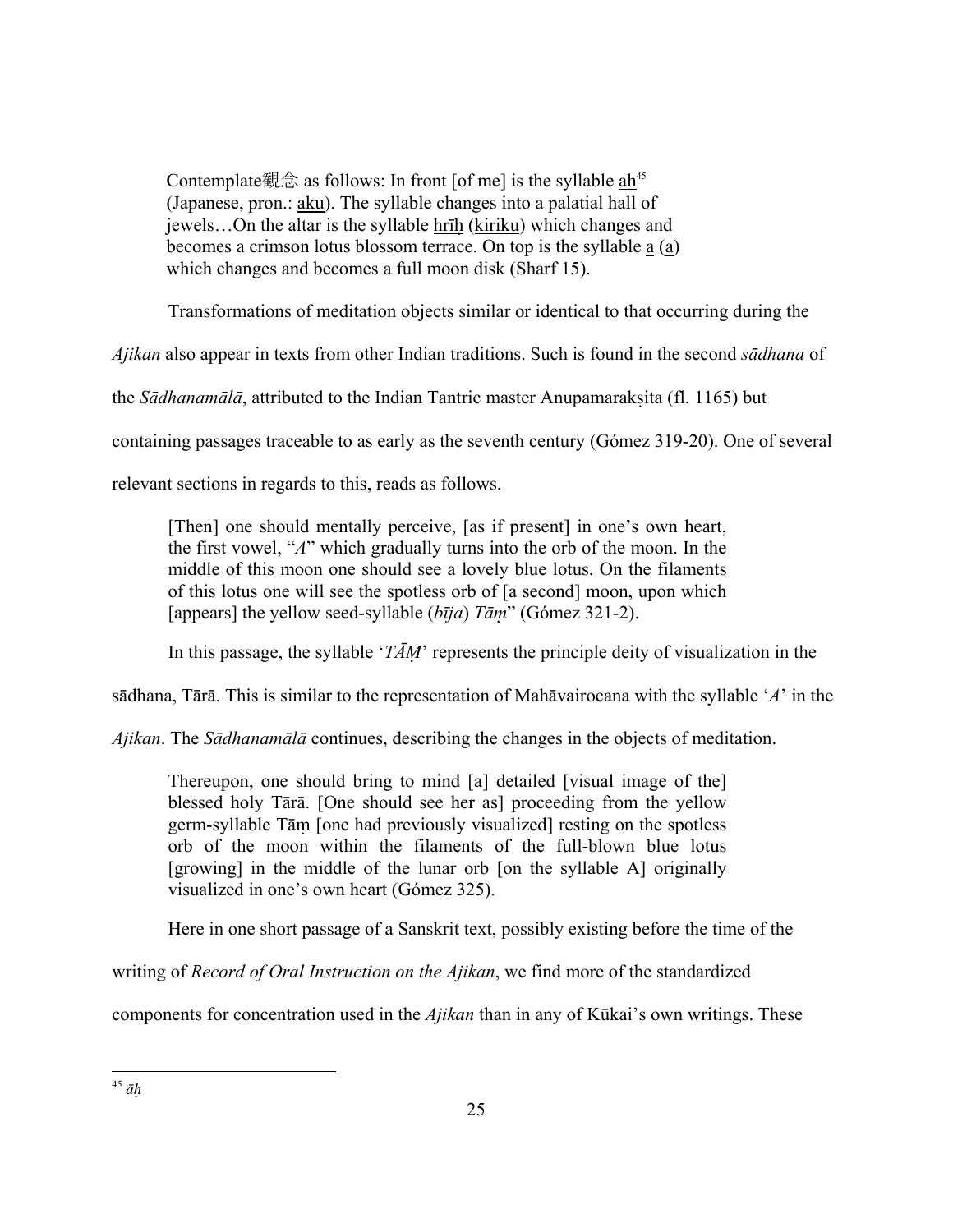include the mind, the heart, the moon disk, the lotus, the syllable '*A*,' the identification of the visualized deity with a seed syllable, and the progressive transformation of these components one into the other. These same images occur repeatedly throughout the *Sādhanamālā*. Not only does this similarity lend evidence of a relationship in lineage, but it also reaffirms the point that the '*A*' was not a mistake in translation of the *Mahāvairocana-sūtra* into Chinese.

It will be remembered from the discussion above that the '*A*' syllable is also a symbol for earth. This is true in Kūkai's discussion of the six elements as it is in Kakuban's writings on the *Ajikan*. Similar to the observation of the moon disk in the *Ajikan*, *The Path of Purification* (*Visuddhimagga*) by Buddhaghosa (fl. early fifth century), revered by Theravāda Buddhists, describes the "earth *kasia*," a disk used as an object of meditation. Fashioned smooth from clay or earth, the disk is concentrated upon and begins to change into a "counterpart sign" in the mind of the practitioner. The text (IV 31) reads, "The difference between the earlier learning sign and the counterpart sign is this. In the learning sign any fault in the *kasia* is apparent. But the counterpart sign appears as if breaking out from the learning sign, and a hundred times, a thousands times more purified…like the moon's disk coming out from behind a cloud…(Ñanamoli 125). Later (in IX 121), we find another transformation of the earth *kasia*. The practitioner's experience is described as follows. "…well knowing the danger in materiality, when he removes whichever *kasina* [concept he was contemplating], whether that of the earth *kasia* or another, and applies his mind to the space [that remains], which is the escape from materiality, then his mind enters into that [space] without difficulty. So compassion is the basic support for the sphere of boundless space, but not for what is beyond that" (Nanamoli 317). Likewise (in X 6), "Then, when he has spread out the *kasia* to the limit of the world-sphere, or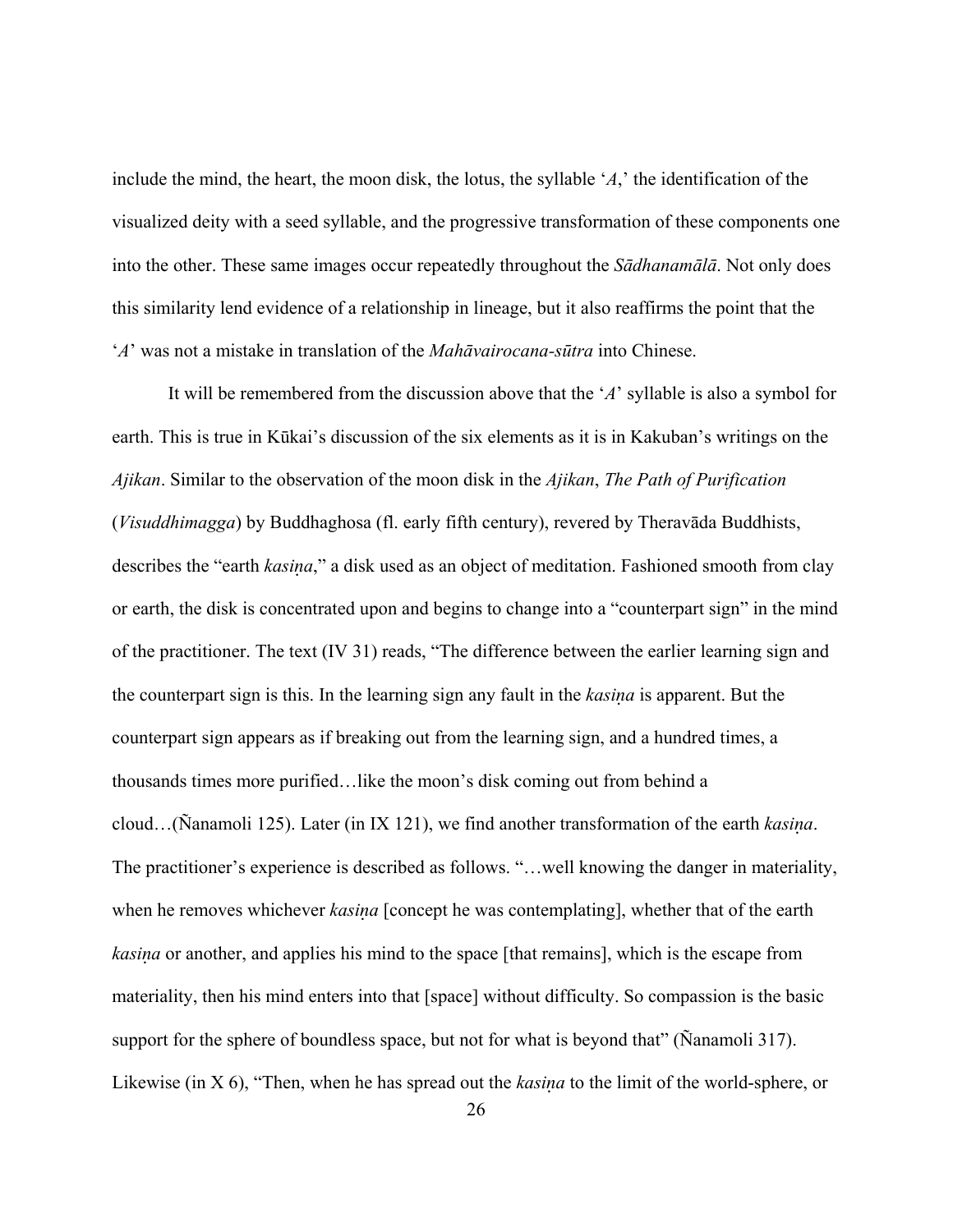as far as he likes, he removes the *kasia* [materiality] by giving his attention to the space touched by it…" (Ñanamoli 321). It will be remembered from the passage from the *Bodhicitta-śāstra*, quoted by Kūkai above, that the Shingon practitioner of concentration on the '*A*' character (if not the *Ajikan per se* in that document) is instructed to magnify the "moon until its circumference encompasses the entire universe and its magnitude becomes as inclusive as space" (Hakeda 220). It is believed that the author of these similar passages in the *Visuddhimagga*, Buddhaghosa, came from India, traveling to Sri Lanka, in the early 5<sup>th</sup> century, where he consulted early Buddhist Pāli texts as the basis for his writing.

#### 6. The Lotus Flower of the *Ajikan* and *Hdaya*.

In China, before Kūkai's arrival, such renowned masters as Zuen, Fazhang, Won-cheuk and others had composed written commentaries on the *Heart Sūtra*. In Japan, Chigon wrote such a commentary and Saichō wrote his own *Commentary on the Heart Sūtra*. The original Sanskrit word used for "the mind" in the *Heart Sūtra* is *hdaya*. In the Chinese rendering of that sūtra, this has been understood to mean the deep mind (心要, Chinese, *xinyao*) (Yamasaki 1982:33). While the *Heart Sūtra* is widely regarded as a summarization of the *Great Praj–apāramitā Sūtra*, in his *The Secret Key to the Heart Sutra*, Kūkai considers the entire *Heart Sūtra* a mantra. He writes, "*The Heart Sūtra of the Praj–āpāramitā* is the dharmic gate for the great heart mantra and *samādhi* of the *Great Praj–āpāramitā Sūtra*.["46](#page-26-0) According to Yamasaki, in this passage *hdaya* is understood as the heart mantra of the *Great Praj–āpāramitā Sūtra* (Yamasaki 1982:33). The *Praj–āpāramitā Sūtra* is symbolic of human wisdom and Tantric practice. At the same time,

1

<span id="page-26-0"></span><sup>&</sup>lt;sup>46</sup> See Hakeda 264.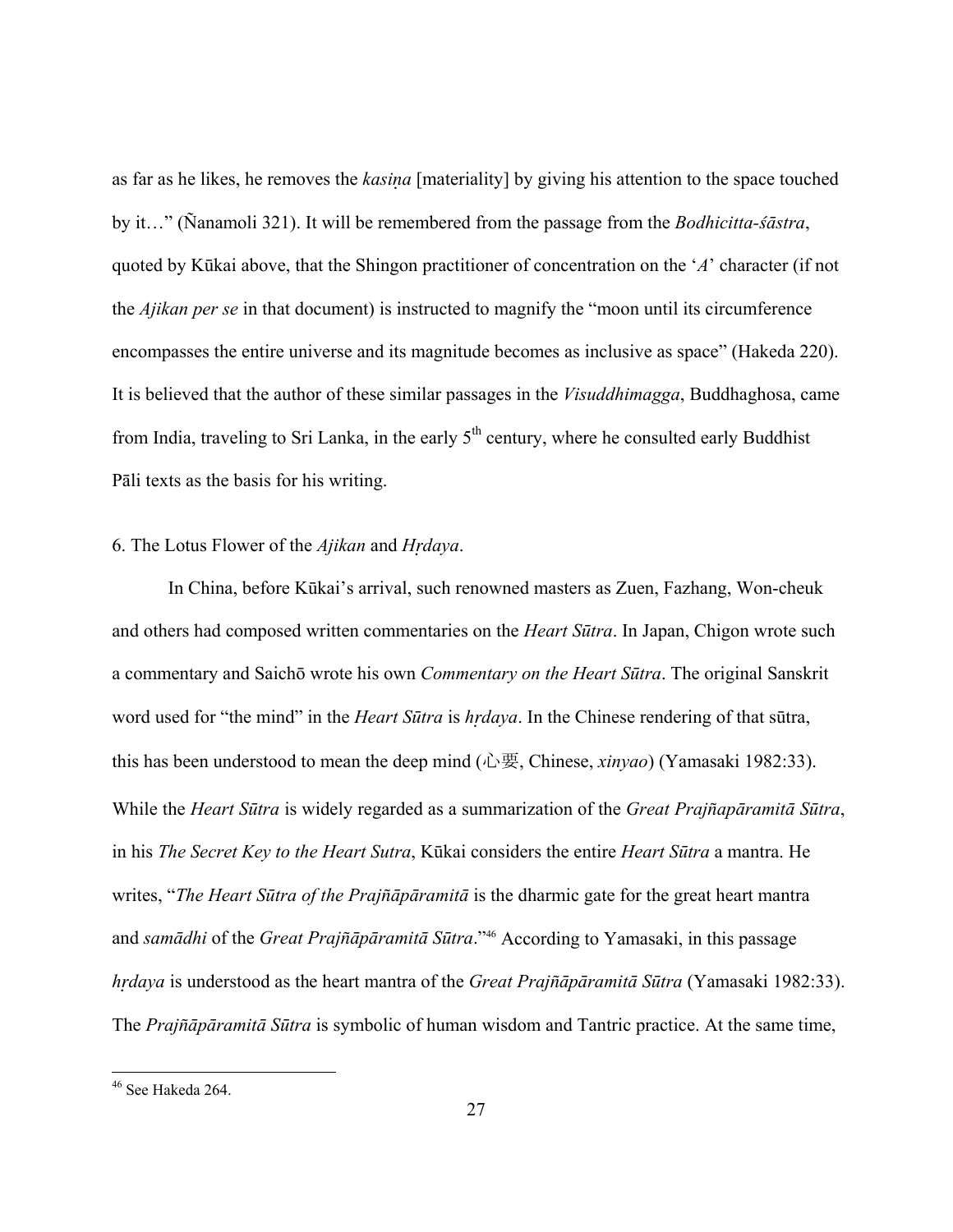*hdaya* is also the physical heart of the bodhisattva. This is to say, through Tantric practice, such as the *Ajikan* meditation, the wisdom (*prajña*) of the physical heart becomes activated.

From a Shingon point of view, the 'revealed teachings' of Buddhism (*kengyō*) speaks the philosophy of the Dharma while mysterious teachings (*mikkyō*) explain the human side (Yamasaki 1982:33). Indeed, this depiction is in line with Kūkai's thought. Accordingly, *kengyō* interprets the *Heart Sūtra* as a means towards manifestation of the non-tangible mind (*hdaya*), while Kūkai interprets it from the perspective of the activation of the human heart (also *hdaya*). Moreover, by setting a formula of five components comprising the *Ajikan* (*hdaya*, *citta*, the '*A*' character, the lotus flower and the moon disk) not only are the pre-existing separate components systematized, but they are also solidified in terms of what Kūkai saw as concrete physical reality (*tathatā*). We find this idea expressed as follows in Kūkai's *The Secret Key to the Heart Sutra*. "The Buddha Dharma is nowhere remote. It is in our heart; it is close to us. Suchness is nowhere external. If not within our body, where can it be found?" (Hakeda 263).

 In the *Upaniads*, a variety of terms are used in relationship to "mind." These include *manas, citta, vijñāna* and *hrdaya*. In a sense, the mind became itemized by means of these terms. For example, the *Chāndogya Upaniad* says, "The mind (or intention: *manas*) is clearly greater than speech…intention is clearly greater than the mind…thought is clearly greater than intention, deep reflection (*citta*) is clearly greater than thought...perception (*vijñāna*) is clearly greater than deep reflection…" (Olivelle 158-160). The same *Upaniad* is greatly concerned with speculation on the syllable '*O*' being the High Chant (*Udgīta*) of the *Sāmavedic* Soma sacrifice.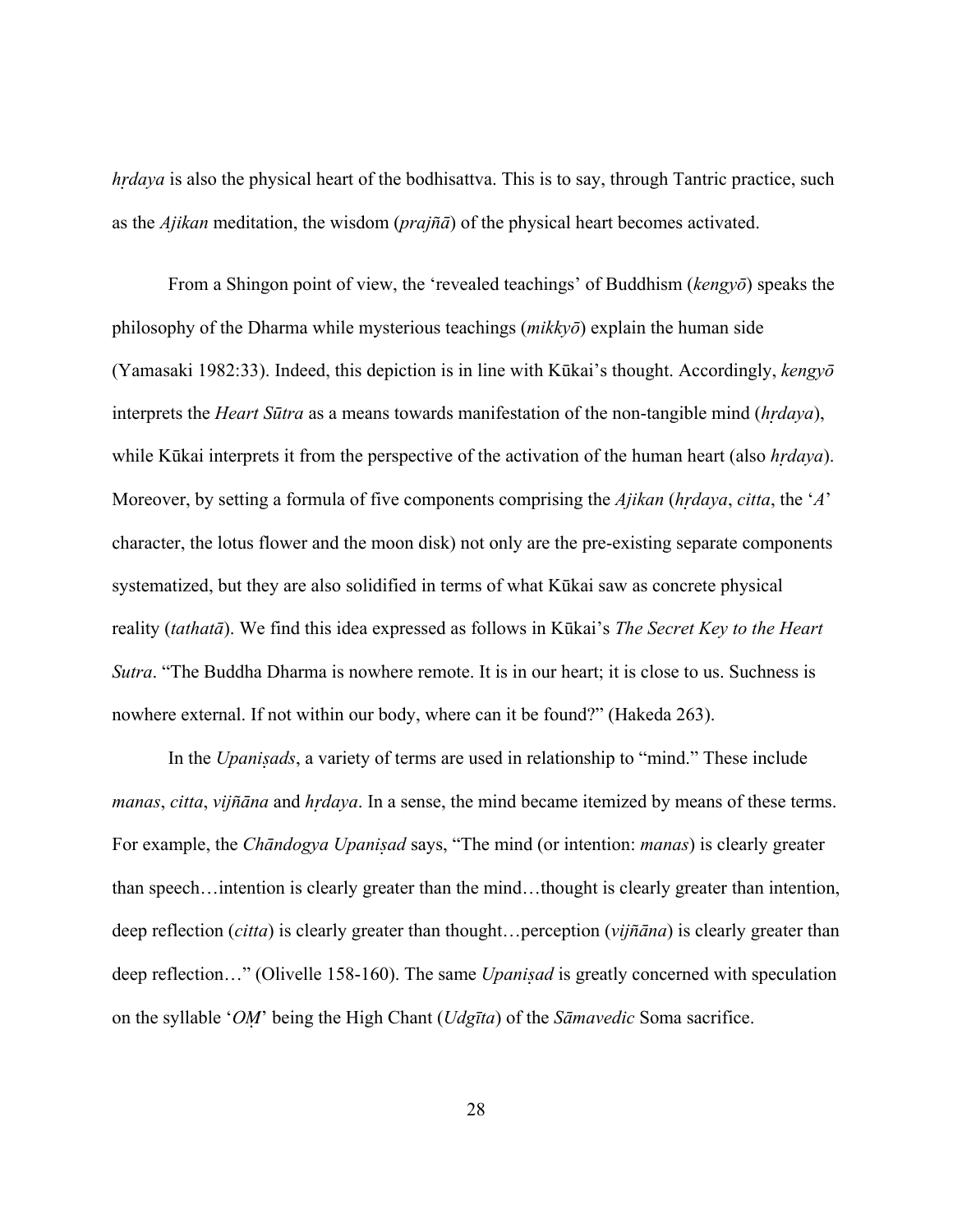The *Bhadārayaka Upaniad*, thought to have been subjected to the same editors as the *Chāndogya Upaniad* due to many similarities (Olivelle 95) says, "Heart (*hdaya*) becomes king of life, who is Brahman, who is everything and who is the three sounds of *huri*, *da*, *yamu*."

 Thus, *hdaya* is interpreted in many *Upaniads* as the heart within which abides the *ātman*. The *Chāndogya Upaniad* expresses this well known idea, "That which exists in the middle of the heart becomes *ātman*." In addition, the heart is seen as a lotus flower, "now, that which exists in the middle of the body of the Brahman becomes the house (the heart), which is a lotus flower" (Yamasaki 1982:34).

In Buddhism, particularly Yogācāra doctrine, which analyzes the world from a perspective of "mind only," the terms *hrdaya*, *citta*, *manas* and *vijñāna* are used as designations. For the activities of the mind, the term *citta* is mainly used (Yamasaki 1982:34). In comparison, *hdaya* is not often used. For example, in the *Lakāvatāra-sūtra* the following statement occurs, "This is the nature of all Buddhas of the three periods, past, present and future, and the mind of the absolute aspect of nature." The editors of the *Taisho Tripiaka* append the following note to this passage, "Mind here is from *hdaya* in Sanskrit. *Hdaya* is called the mind in the Song Dynasty. That is, it is like the mind of a plant. It is not different from the mind of mindfulness. Mind of mindfulness is called *citta* in Sanskrit."<sup>47</sup>

Zhiyi (538-97), a Chinese patriarch of the Tiantai tradition, writes in his famous work *Stopping and Seeing* (*Mohe zhiguan*),<sup>48</sup> "*Citta* is a Sanskrit word. It is called mind, which is mind of mindfulness. In India mind is also called *hdaya*. This becomes the mind of a plant" (Cleary

<span id="page-28-0"></span><sup>47</sup> *<sup>T</sup>*. 16, 483b. 48 *<sup>T</sup>*. 46, 1911.

<span id="page-28-1"></span>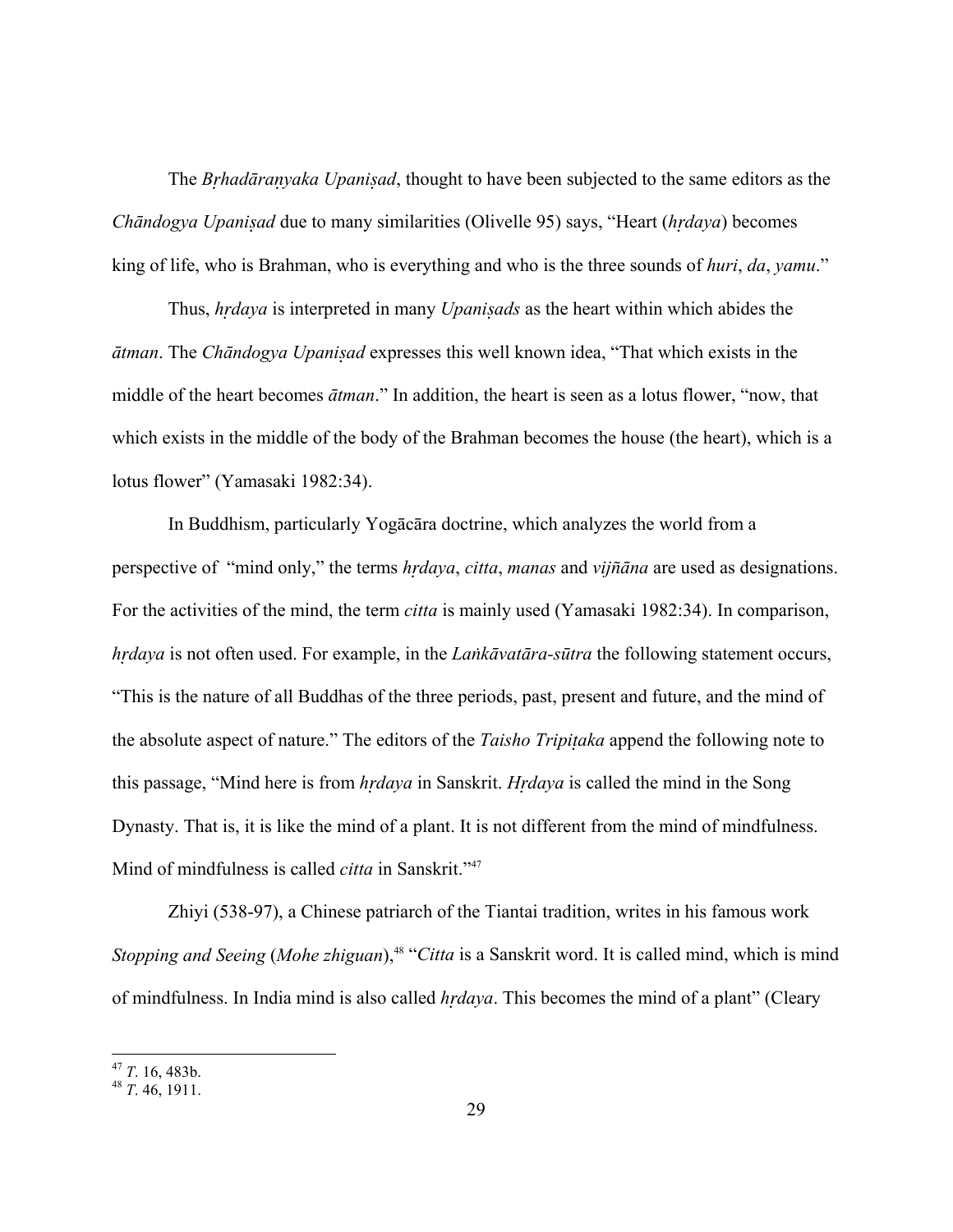1997:151). While Zhiyi here has considered *hdaya* to be the mind for plants, he does not connect that term to beings with personality.

 The *Commentary on the Mahāvairocana-sūtra* says, "This is the location of the mind, that is to say, the physical mind of sentient beings exists in the middle of them. This mind is *hdaya*."[49](#page-29-0) In Kūkai's *Secret Storehouse Record* he writes, "That called *hdaya* is in the middle of (a being)…*Citta* is a term used for mindful knowledge as well as the mind for sentient beings. The mind becomes that located in the center of beings, *citta* also took on the name *hdaya*" (Yamasaki 1982:34). Here, *hdaya* and *citta* are represented as being identical. In the same writing Kūkai says, "the mind of sentient beings is like a closed lotus flower. The mind for holy beings is like the opening (of the lotus flower)" (Yamasaki 1982:34).

 In Sanskrit, *hdaya* is a part of the physical body, the heart organ. In some Indian writings, the mind (*citta*) may be seen as residing within the heart (*hdaya*). In Buddhism, rather than considering the mind a part of the physical heart, emphasis is typically placed on its nonmaterial aspect or spiritual function. For this reason, in Buddhist texts, *citta* often became the main theme and the physical heart (*hdaya*) with characteristics was forgotten. However, in the tradition of Kūkai and others of Tantric lineage, 'thusness' of the here and now (*tathatā*) is emphasized. Accordingly, Buddhist philosophical speculation is all but prohibited and once again the flesh and blood of *hdaya* is emphasized.

# Conclusion.

<span id="page-29-0"></span><sup>49</sup> *T*. 39, 705c.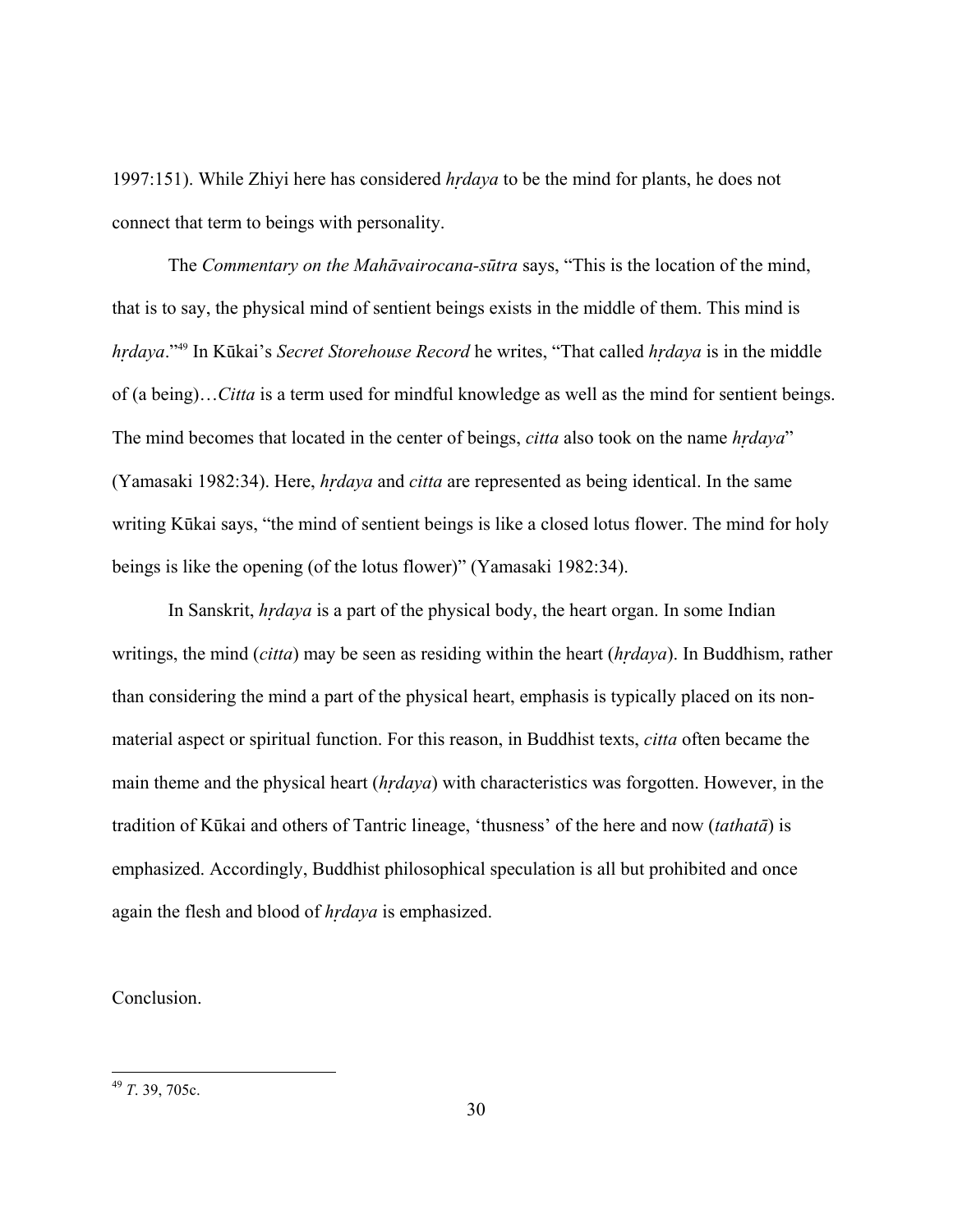This paper has identified several components of the *Ajikan* of shared importance with various traditions and central to each. Such components include the primacy of the '*A*' syllable, identification of the '*A*' syllable with a deity or *ātman*, the appearance of the moon disk as an object of meditation, mental transformation of the moon disk and the written '*A*' character during meditative practice, identification of the moon disk with the mind and the lotus with the heart of the practitioner. While Kūkai's writings indicate he advocated Meditation on the Six Elements, there is insignificant evidence therein to show with certainty that he promoted the *Ajikan* as such. Nevertheless, materials examined in this paper suggest the components of the Shingon *Ajikan* can be located within earlier traditions of Indian Buddhist Tantric and non-Buddhist meditation practice. For this reason, it is unlikely that the *Ajikan* was of Chinese origin or that '*A*' was a mistaken reading of '*OM*'.

### **ABBREVIATIONS**

- *KZ. Kōbō daishi zenshū* (the *Complete Works of Kōbō Daishi*).
- *KKZ. Kōbō daishi kukai zenshū* (the *Complete Works of Kōbō Daishi Kūkai*).
- *T. Taishō shinshū daizōkyō* (the *Taishō Tripiaka*, i.e., the complete Chinese Buddhist Canon compiled in Japan during the Taishō era).

### References

Cleary, Thomas. Trans. *The flower ornament scripture: a translation of the Avatamsaka sutra.* New York: Shambhala Publications, Distributed in the U.S. by Random House, 1984-1987.

---. Trans. *Stopping & Seeing. A comprehensive course in Buddhist meditation*. A translation of selections from *Mehe zhiguan* by Zhiyi. Boston, Shambhala Publications, Inc., 1997.

Frédéric, Louis. *Japan Encyclopedia*. Käthe Roth. Trans. Cambridge: The Belknap Press of Harvard University Press, 2002.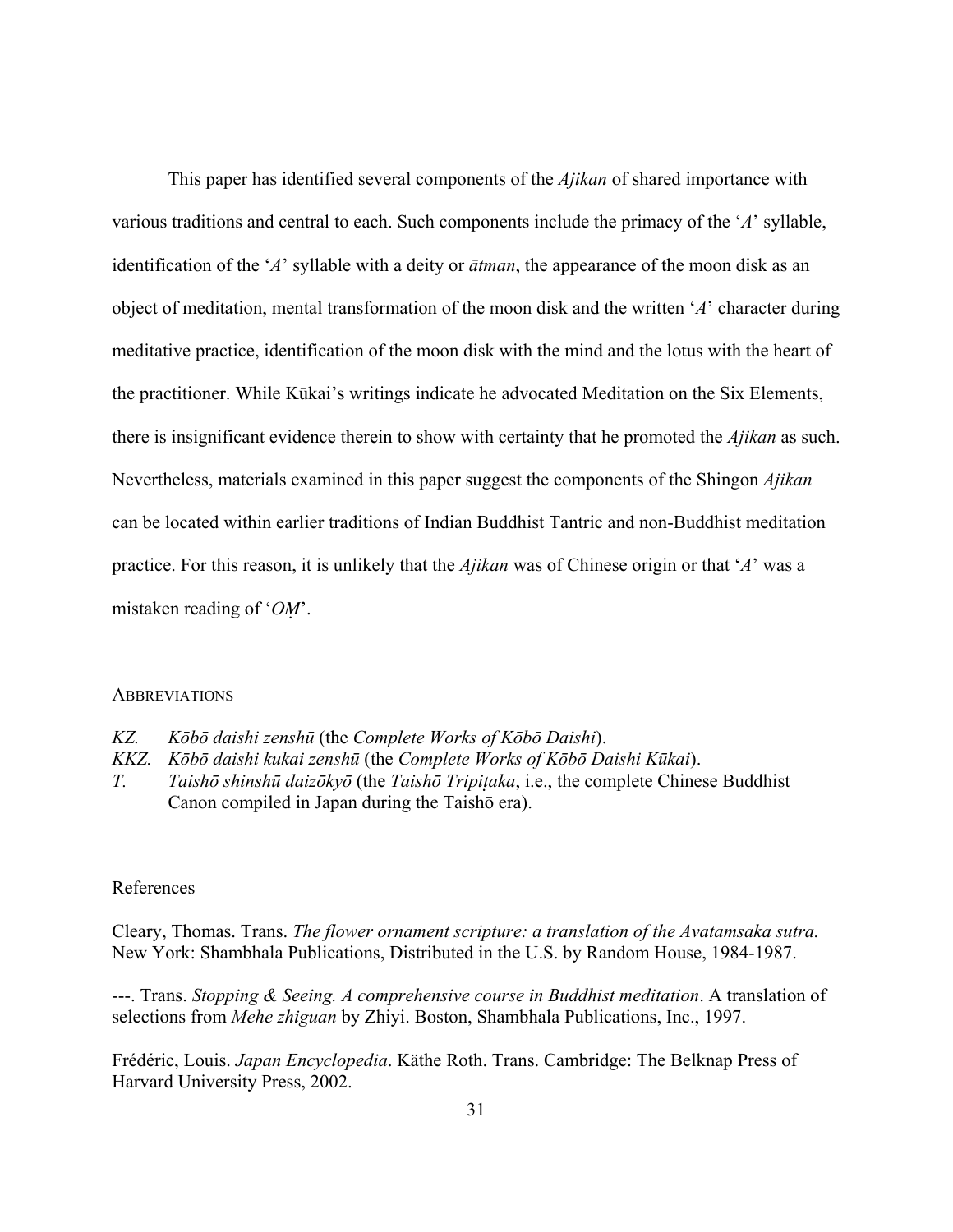Gómez, Luis O. "Two Tantric Meditations: Visualizing the Deity." *Buddhism in Practice*. Donald S. Lopez, Jr., Ed. Princeton NJ: Princeton University Press, 1995.

Hakeda, Yoshito. *Kūkai: Major Works*. New York: Columbia University Press, 1972.

Kiyota, Minoru. *Shingon Mikkyō. Human-Buddha Integration*. (forthcoming).

---. *Tantric Concept of Bodhicitta: A Buddhist Experiential Philosophy, An Exposition based upon the Mahāvairocana-sūtra, Bodhicitta-śāstra and Sokushin-jōbutsu gi.* Madison: University of Wisconsin South Asian Area Center, 1982.

*Kōbō daishi kūkai zenshū* (*The Complete Works of Kōbō Daish Kūkaii*). Tōkyō:Chikuma shobō, 1983-85.

*Kōbō daishi zenshū* (*The Complete Works of Kōbō Daishi*). Comp. and ed. Center of Mikkyō Cultural Study of Kōya-san University. Tōkyō Yoshikawa kobunkan, 1910 (reprints, 1934-5, 1965).

*Mikkyō dai-jiten* (Encyclopedia of *Mikkyō*), complete, reduced sized edition. Ed. Mikkyō Jiten Hensankai hen. Kyōto: Naigai Press, 1998.

Nakamura, Hajime, Fukunaga Mitsuji, Namura Yoshirō, Konno Tooru. Ed. *Iwanami bukkyō jiten* (岩波仏教辞典 Iwanami Dictionary of Buddhism). Tōkyō: Iwanami shoten, 1999.

"āamoli. Trans. *The Path of Purification (Visuddhimagga) by Bhadantācariya Buddhaghosa*. Seattle: BPS Pariyatti Editions, 1999.

O'Flaherty, Wendy Doniger. *The Rig Veda*. NY: Penguin Books, 1981.

Olivelle, Patrick (tranlator). *Upaniads*. New York, Oxford University Press, 1996.

Saso, Michael. *Homa Rites and Maala Meditation in Tendai Buddhism*. New Delhi, Aditya Prakashan, 1991.

Sharf, Robert H. "Visualization and Maala in Shingon Buddhism." *Living Image, Japanese Buddhist Icons in Context*. Robert H. Sharf and Elizabeth Horton Sharf, Ed. Stanford, California: Stanford University Press, 2001.

*Taishō shinshū daizōkyō*. 85 volumes. Takakusu Junjirō, Watanabe Kaikyoku, et al., Ed., Tokyo, 1914-22.